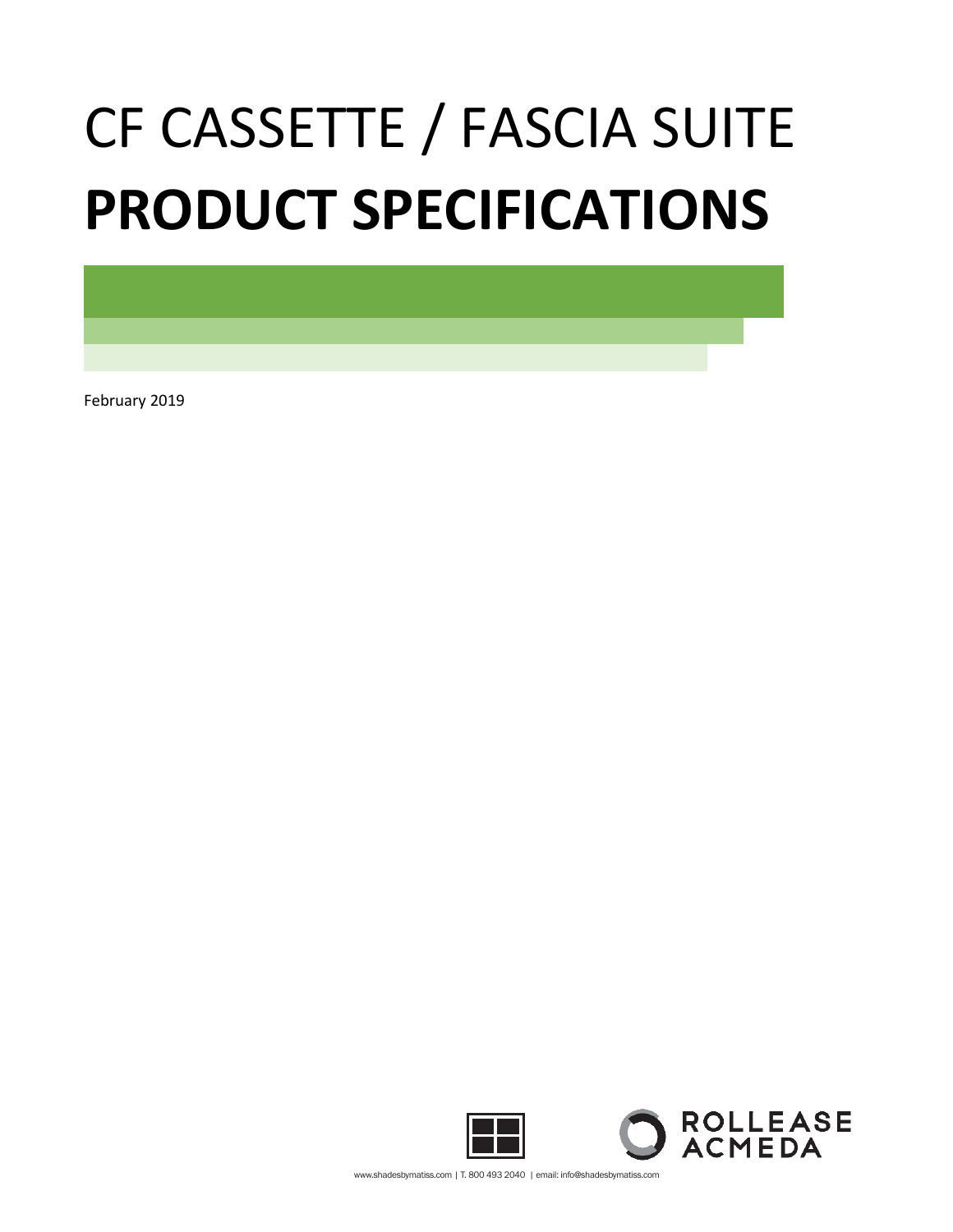## **CONTENTS**

#### February 2019

| <b>SECTION NO.</b>              | <b>DESCRIPTION</b>                                                                                                                                                                                                       | PAGE NO.                        |
|---------------------------------|--------------------------------------------------------------------------------------------------------------------------------------------------------------------------------------------------------------------------|---------------------------------|
| <b>SECTION 1 - OVERVIEW</b>     |                                                                                                                                                                                                                          | 1.1                             |
|                                 | <b>PART A - GENERAL SCHEMATICS</b><br><b>PART B - SYSTEM OPTIONS</b><br><b>PART C - PRODUCT OPTIONS</b><br><b>PART D - SYSTEM UPGRADES</b>                                                                               | 1.1<br>1.3<br>1.3<br>1.4        |
|                                 | <b>SECTION 2 - SYSTEM SPECIFICATIONS</b>                                                                                                                                                                                 | 2.1                             |
|                                 | PART A - CASSETTE 90 SPRING CAPACITY<br>PART B - CASSETTE 90 CHAIN CONTROL CAPACITY<br>PART C - CASSETTE 90 CHAIN CONTROL + RETROFIT BOOSTER CAPACITY                                                                    | 2.1<br>2.4<br>2.5               |
| <b>SECTION 3 - TEST SUMMARY</b> |                                                                                                                                                                                                                          | 3.8                             |
|                                 | <b>SECTION 4 - MATERIAL SPECIFICATIONS</b>                                                                                                                                                                               | 4.1                             |
| <b>SECTION 5 - WARRANTY</b>     |                                                                                                                                                                                                                          | 5.1                             |
|                                 | <b>SECTION 6 - SPECIFICATION IMAGES</b>                                                                                                                                                                                  | 6.1                             |
|                                 | <b>PART A - SHADE DEDUCTIONS</b><br>PART B - EASY-LINK ADDITIONAL DEDUCTION ALLOWANCE (CASSETTE 90 ONLY)<br>PART C - MAXIMUM ROLL DIAMETERS<br><b>PART D - BRACKET DIMENSIONS</b><br><b>PART E - ARCHITECTURAL VIEWS</b> | 6.1<br>6.1<br>6.2<br>6.2<br>6.3 |
|                                 | <b>SECTION 7 - PRODUCT IMAGERY</b>                                                                                                                                                                                       | 7.4                             |
|                                 | <b>SECTION 8 - MEASURE &amp; SPECIFY</b>                                                                                                                                                                                 | 8.1                             |

#### **DISCLAIMER**

#### INTRODUCTION

This product specifications manual has been produced by Rollease Acmeda to supply the necessary information for safe and correct assembly and installation of this system.

#### DISCLAIMER

Rollease Acmeda has used reasonable care in preparing the information included in this document, but makes no representations or warranties as to the completeness or accuracy of the information. Information is supplied upon the condition that the persons receiving the information will make their own determination as to its suitability for their purposes prior to use. Rollease Acmeda assumes no liability whatsoever for any damages incurred by you resulting from errors in or omissions from the information included herein. Rollease Acmeda reserves the right to make changes without further notice to any products to improve reliability, function or design.

#### COPYRIGHT

COPYRIGHT © ROLLEASE ACMEDA 2019

All rights reserved. No part of this document may be reproduced or utilized in any means, by any means, electronic or mechanical including photocopying, recordings, or by any information storage or retrieval system, without the express permission from Rollease Acmeda.

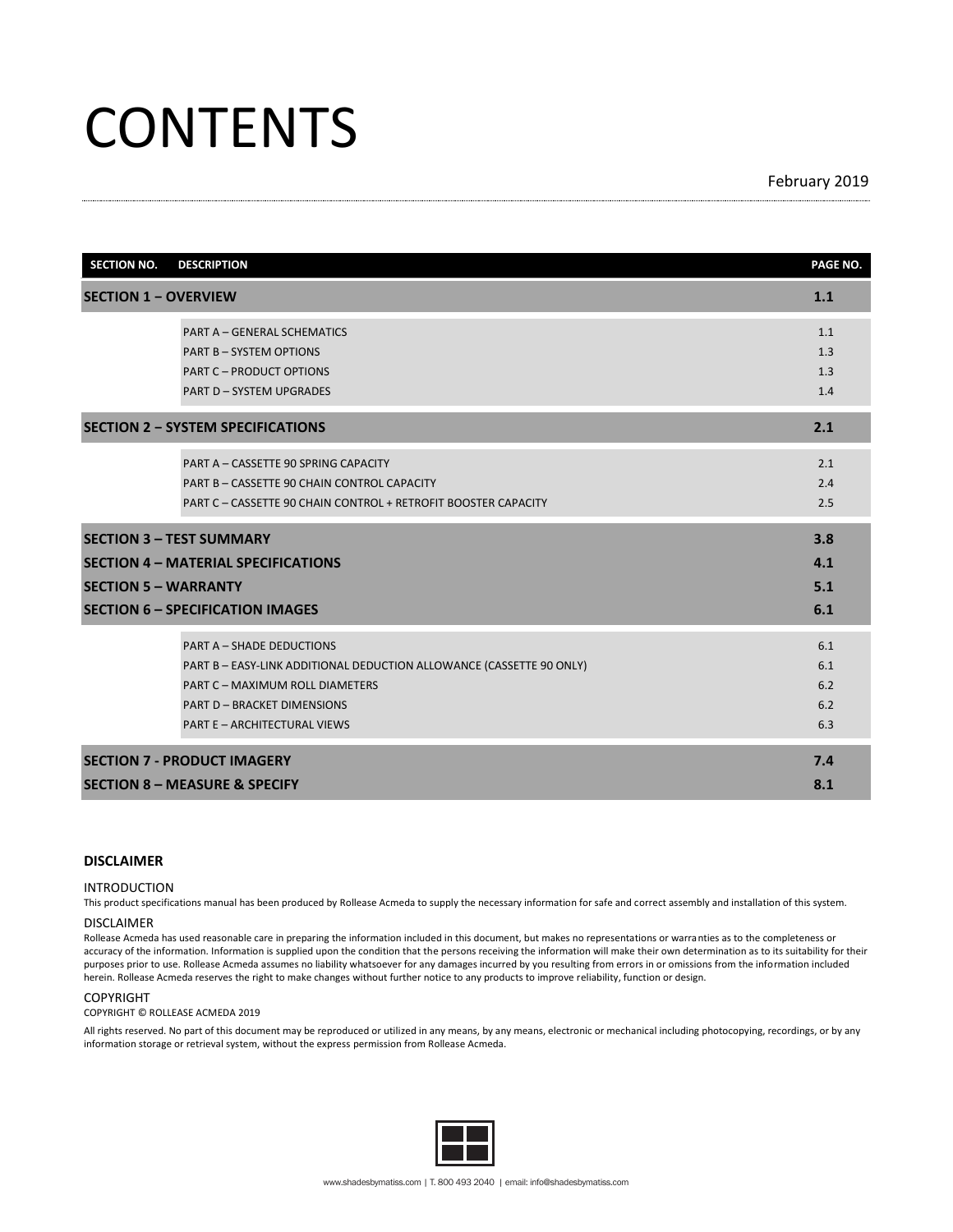## **SECTION 1** − OVERVIEW

#### PART A – GENERAL SCHEMATICS

Rollease Acmeda's new cassette roller suite offers a comprehensive range of head box styles, controls and side channel options with improved performance functionality and aesthetics. A contemporary round or square headbox; available in fully enclosed cassette or fascia only options, designed to house the most commonly used small and medium roller systems. Utilizing versatile hardware, the new cassette suite can be matched with CF90 Edge side channels for improved energy efficiency.



7. Cassette 90 Fascia Bracket 40mm



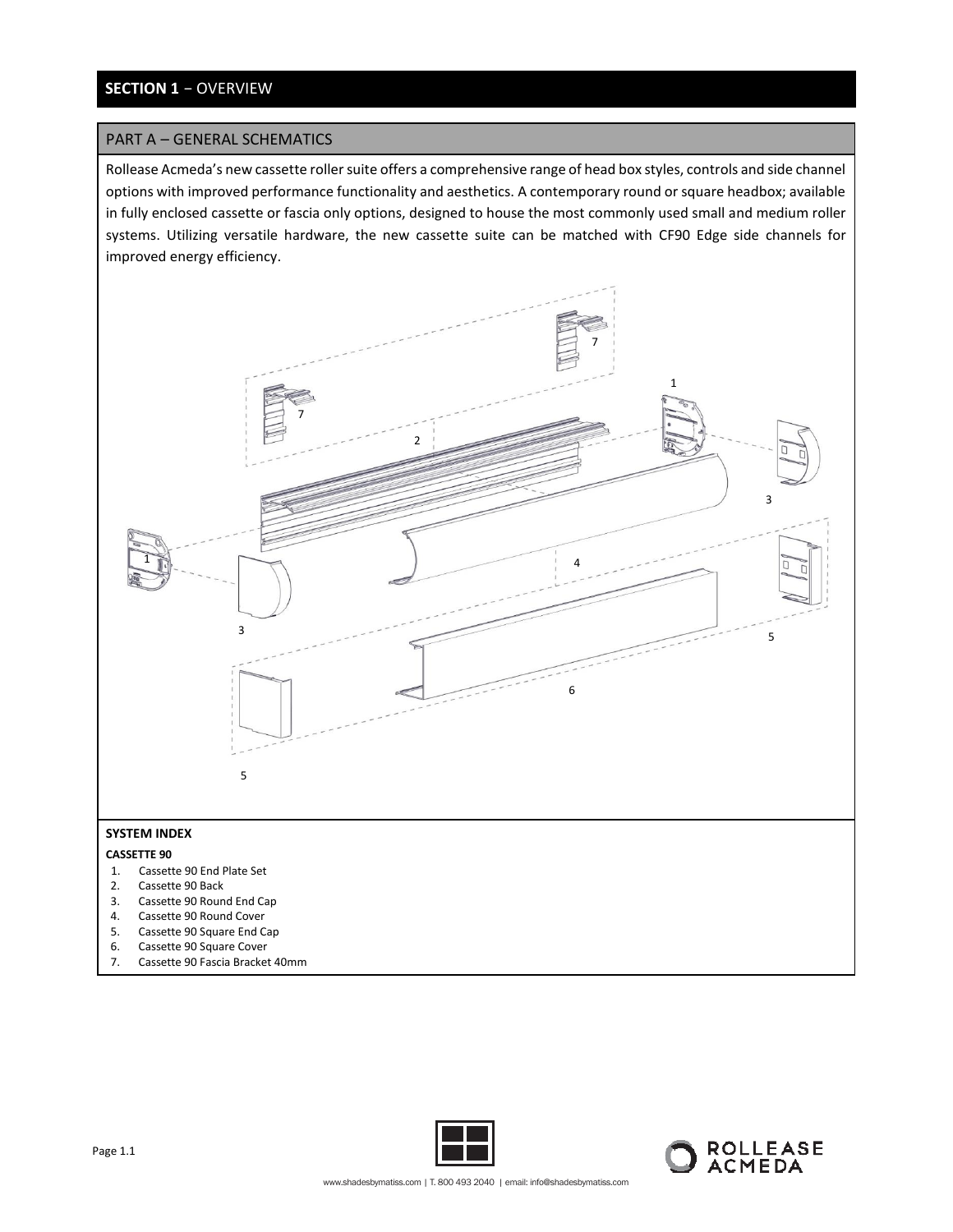

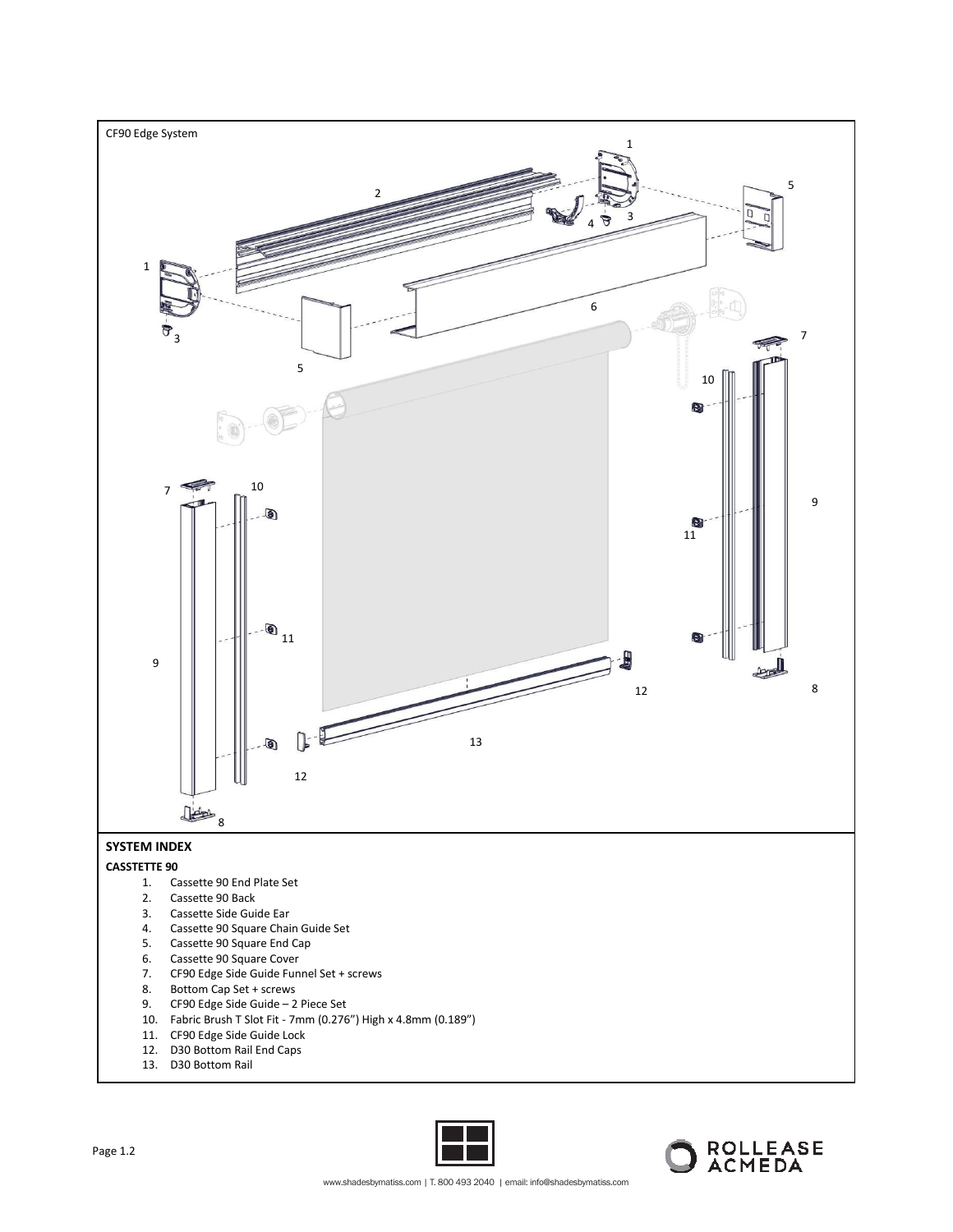## PART B – SYSTEM OPTIONS





## PART C – PRODUCT OPTIONS

| <b>FASCIA</b>            |                             |
|--------------------------|-----------------------------|
| Round Fascia             | Square Fascia               |
|                          |                             |
| <b>BRACKETS</b>          |                             |
| Cassette 90 - Wall Mount | Cassette 90 - Ceiling Mount |
|                          |                             |



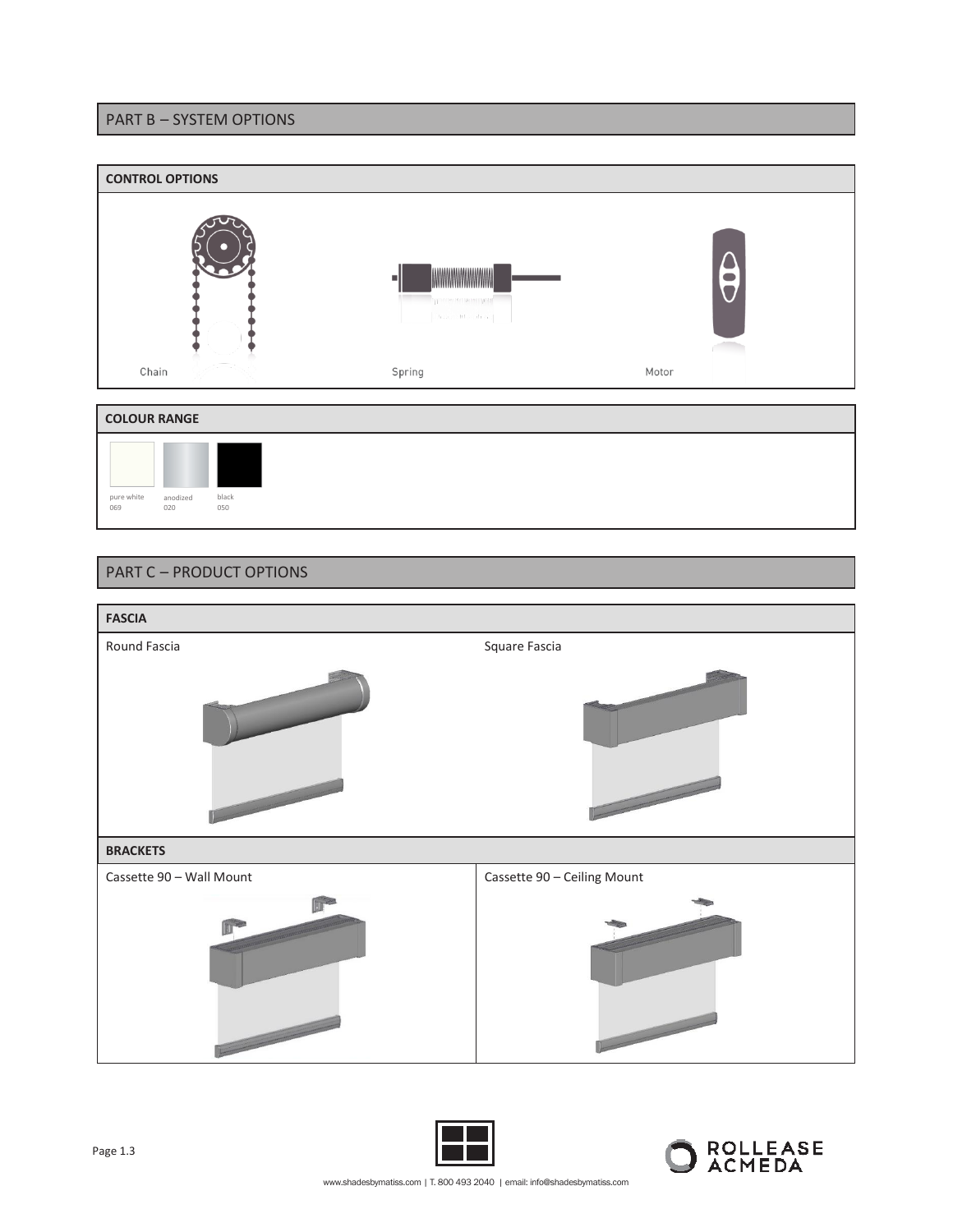## PART D – SYSTEM UPGRADES





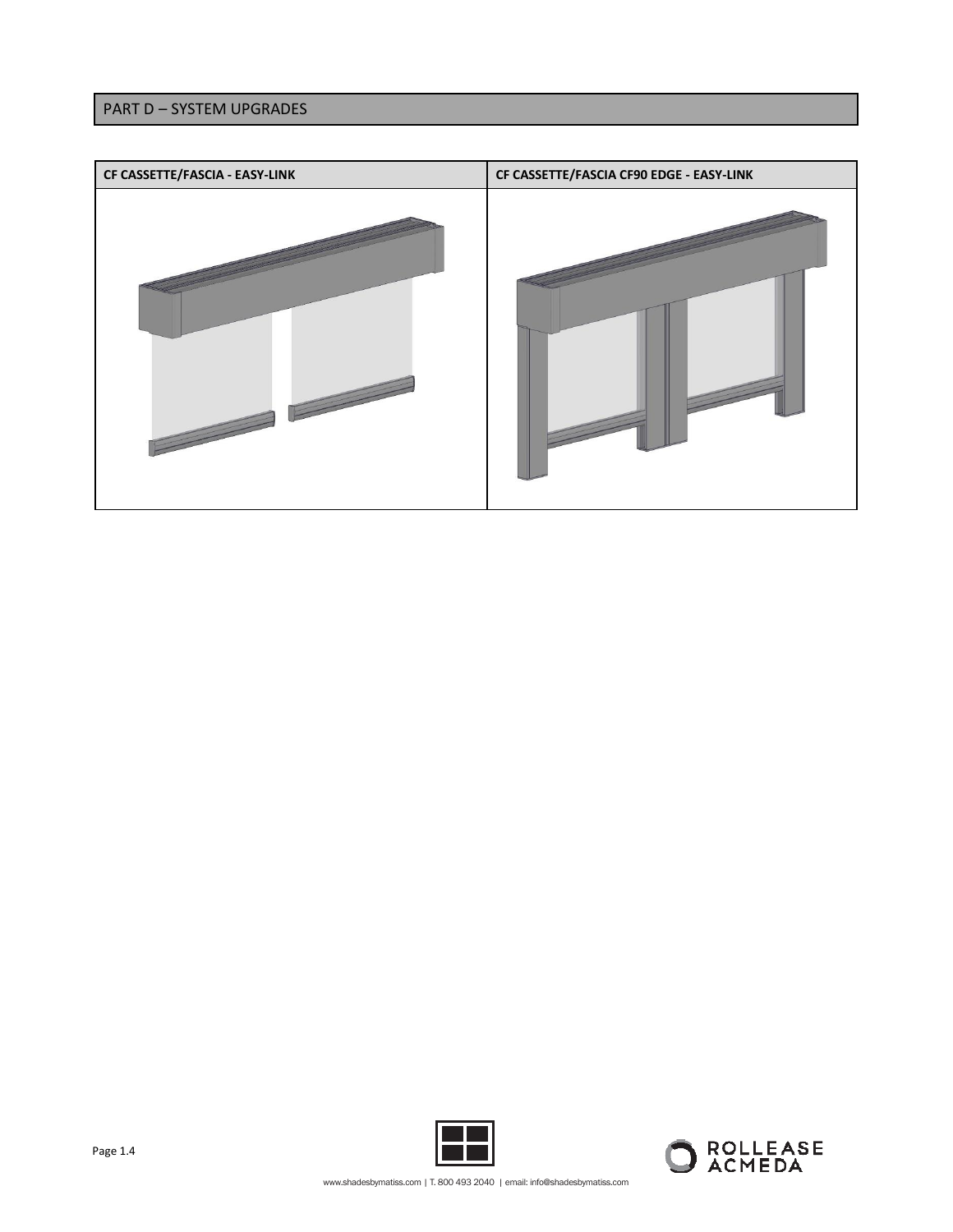## **SECTION 2** − SYSTEM SPECIFICATIONS

## PART A – CASSETTE 90 SPRING CAPACITY

#### **S45 LT TUBE**



NOTE: The above chart is based on 13.27oz/yd<sup>2</sup> fabric, 0.02" thick, D30 Medium weight bar, (no ballast)



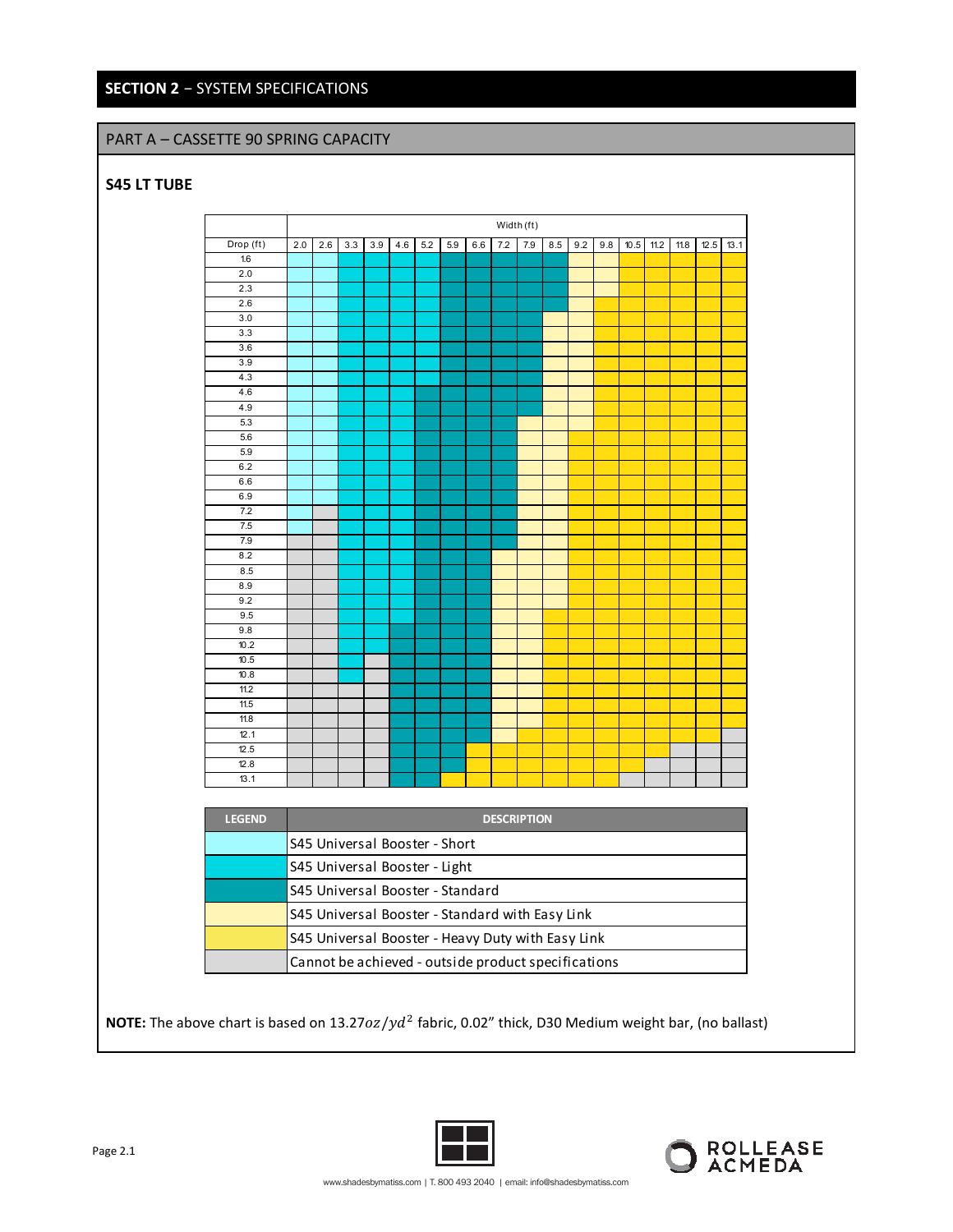## **S45 STD TUBE**

|           | Width (ft) |     |     |     |     |     |     |     |     |     |           |  |     |  |             |      |      |      |
|-----------|------------|-----|-----|-----|-----|-----|-----|-----|-----|-----|-----------|--|-----|--|-------------|------|------|------|
| Drop (ft) | $2.0\,$    | 2.6 | 3.3 | 3.9 | 4.6 | 5.2 | 5.9 | 6.6 | 7.2 | 7.9 | $8.5$ 9.2 |  | 9.8 |  | $10.5$ 11.2 | 11.8 | 12.5 | 13.1 |
| 1.6       |            |     |     |     |     |     |     |     |     |     |           |  |     |  |             |      |      |      |
| 2.0       |            |     |     |     |     |     |     |     |     |     |           |  |     |  |             |      |      |      |
| 2.3       |            |     |     |     |     |     |     |     |     |     |           |  |     |  |             |      |      |      |
| 2.6       |            |     |     |     |     |     |     |     |     |     |           |  |     |  |             |      |      |      |
| 3.0       |            |     |     |     |     |     |     |     |     |     |           |  |     |  |             |      |      |      |
| 3.3       |            |     |     |     |     |     |     |     |     |     |           |  |     |  |             |      |      |      |
| 3.6       |            |     |     |     |     |     |     |     |     |     |           |  |     |  |             |      |      |      |
| 3.9       |            |     |     |     |     |     |     |     |     |     |           |  |     |  |             |      |      |      |
| 4.3       |            |     |     |     |     |     |     |     |     |     |           |  |     |  |             |      |      |      |
| 4.6       |            |     |     |     |     |     |     |     |     |     |           |  |     |  |             |      |      |      |
| $4.9\,$   |            |     |     |     |     |     |     |     |     |     |           |  |     |  |             |      |      |      |
| 5.3       |            |     |     |     |     |     |     |     |     |     |           |  |     |  |             |      |      |      |
| 5.6       |            |     |     |     |     |     |     |     |     |     |           |  |     |  |             |      |      |      |
| 5.9       |            |     |     |     |     |     |     |     |     |     |           |  |     |  |             |      |      |      |
| 6.2       |            |     |     |     |     |     |     |     |     |     |           |  |     |  |             |      |      |      |
| 6.6       |            |     |     |     |     |     |     |     |     |     |           |  |     |  |             |      |      |      |
| 6.9       |            |     |     |     |     |     |     |     |     |     |           |  |     |  |             |      |      |      |
| 7.2       |            |     |     |     |     |     |     |     |     |     |           |  |     |  |             |      |      |      |
| 7.5       |            |     |     |     |     |     |     |     |     |     |           |  |     |  |             |      |      |      |
| 7.9       |            |     |     |     |     |     |     |     |     |     |           |  |     |  |             |      |      |      |
| 8.2       |            |     |     |     |     |     |     |     |     |     |           |  |     |  |             |      |      |      |
| 8.5       |            |     |     |     |     |     |     |     |     |     |           |  |     |  |             |      |      |      |
| 8.9       |            |     |     |     |     |     |     |     |     |     |           |  |     |  |             |      |      |      |
| 9.2       |            |     |     |     |     |     |     |     |     |     |           |  |     |  |             |      |      |      |
| 9.5       |            |     |     |     |     |     |     |     |     |     |           |  |     |  |             |      |      |      |
| 9.8       |            |     |     |     |     |     |     |     |     |     |           |  |     |  |             |      |      |      |
| 10.2      |            |     |     |     |     |     |     |     |     |     |           |  |     |  |             |      |      |      |
| 10.5      |            |     |     |     |     |     |     |     |     |     |           |  |     |  |             |      |      |      |
| 10.8      |            |     |     |     |     |     |     |     |     |     |           |  |     |  |             |      |      |      |
| 11.2      |            |     |     |     |     |     |     |     |     |     |           |  |     |  |             |      |      |      |
| 11.5      |            |     |     |     |     |     |     |     |     |     |           |  |     |  |             |      |      |      |
| 11.8      |            |     |     |     |     |     |     |     |     |     |           |  |     |  |             |      |      |      |
| 12.1      |            |     |     |     |     |     |     |     |     |     |           |  |     |  |             |      |      |      |
| 12.5      |            |     |     |     |     |     |     |     |     |     |           |  |     |  |             |      |      |      |
| 12.8      |            |     |     |     |     |     |     |     |     |     |           |  |     |  |             |      |      |      |
| 13.1      |            |     |     |     |     |     |     |     |     |     |           |  |     |  |             |      |      |      |

| <b>LEGEND</b> | <b>DESCRIPTION</b>                                  |
|---------------|-----------------------------------------------------|
|               | S45 Universal Booster - Short                       |
|               | S45 Universal Booster - Light                       |
|               | S45 Universal Booster - Standard                    |
|               | S45 Universal Booster - Heavy Duty                  |
|               | S45 Universal Booster - Standard with Easy Link     |
|               | S45 Universal Booster - Heavy Duty with Easy Link   |
|               | Cannot be achieved - outside product specifications |

NOTE: The above chart is based on 13.27oz/yd<sup>2</sup> fabric, 0.02" thick, D30 Medium weight bar, (no ballast)

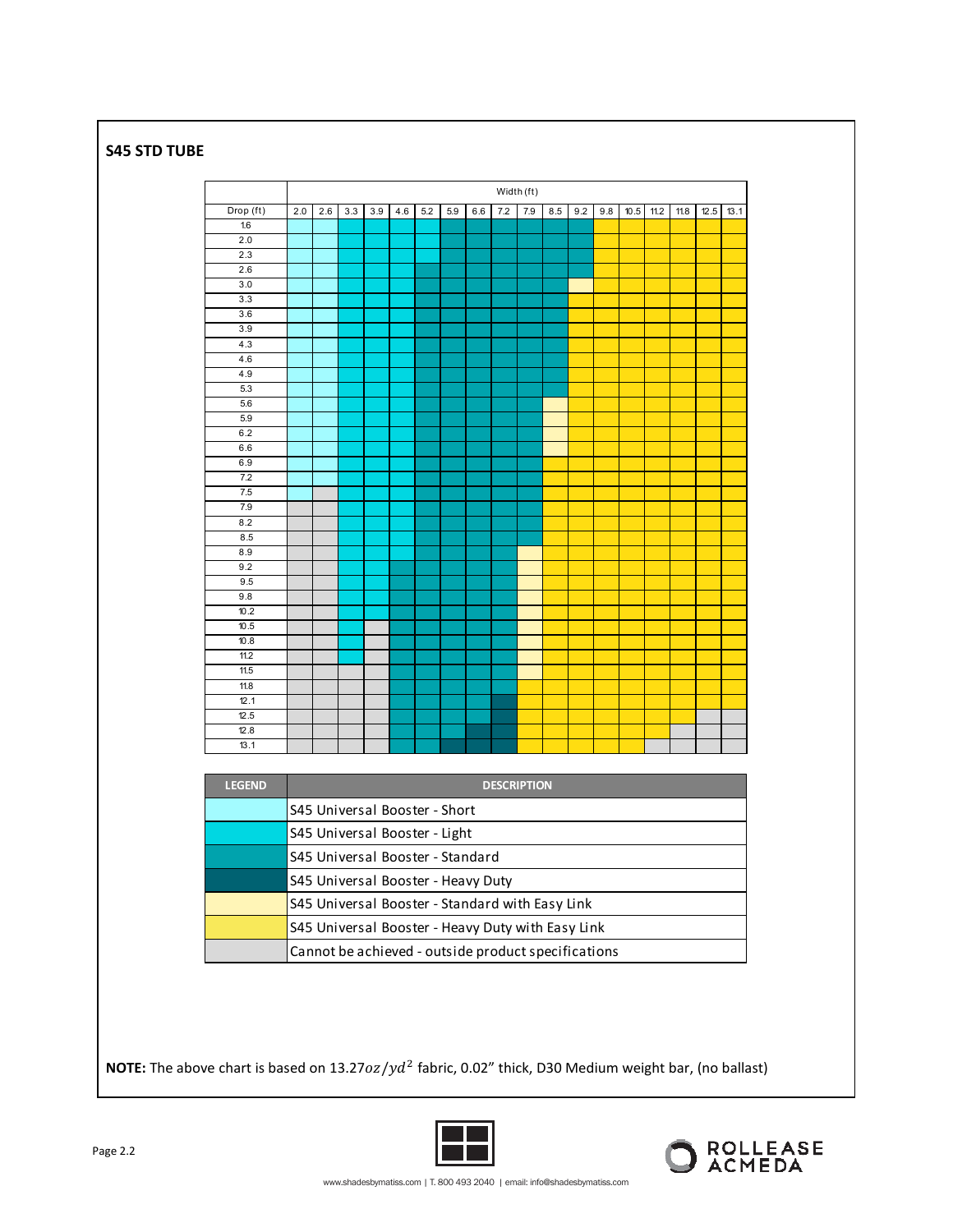## **S45 HD TUBE**

|                   | Width (ft) |     |     |     |         |     |     |     |     |     |     |     |         |  |             |      |      |      |
|-------------------|------------|-----|-----|-----|---------|-----|-----|-----|-----|-----|-----|-----|---------|--|-------------|------|------|------|
| Drop (ft)         | $2.0\,$    | 2.6 | 3.3 | 3.9 | $4.6\,$ | 5.2 | 5.9 | 6.6 | 7.2 | 7.9 | 8.5 | 9.2 | $9.8\,$ |  | $10.5$ 11.2 | 11.8 | 12.5 | 13.1 |
| 1.6               |            |     |     |     |         |     |     |     |     |     |     |     |         |  |             |      |      |      |
| 2.0               |            |     |     |     |         |     |     |     |     |     |     |     |         |  |             |      |      |      |
| 2.3               |            |     |     |     |         |     |     |     |     |     |     |     |         |  |             |      |      |      |
| 2.6               |            |     |     |     |         |     |     |     |     |     |     |     |         |  |             |      |      |      |
| 3.0               |            |     |     |     |         |     |     |     |     |     |     |     |         |  |             |      |      |      |
| 3.3               |            |     |     |     |         |     |     |     |     |     |     |     |         |  |             |      |      |      |
| 3.6               |            |     |     |     |         |     |     |     |     |     |     |     |         |  |             |      |      |      |
| 3.9               |            |     |     |     |         |     |     |     |     |     |     |     |         |  |             |      |      |      |
| 4.3               |            |     |     |     |         |     |     |     |     |     |     |     |         |  |             |      |      |      |
| 4.6               |            |     |     |     |         |     |     |     |     |     |     |     |         |  |             |      |      |      |
| 4.9               |            |     |     |     |         |     |     |     |     |     |     |     |         |  |             |      |      |      |
| 5.3               |            |     |     |     |         |     |     |     |     |     |     |     |         |  |             |      |      |      |
| 5.6               |            |     |     |     |         |     |     |     |     |     |     |     |         |  |             |      |      |      |
| 5.9               |            |     |     |     |         |     |     |     |     |     |     |     |         |  |             |      |      |      |
| 6.2               |            |     |     |     |         |     |     |     |     |     |     |     |         |  |             |      |      |      |
| 6.6               |            |     |     |     |         |     |     |     |     |     |     |     |         |  |             |      |      |      |
| 6.9               |            |     |     |     |         |     |     |     |     |     |     |     |         |  |             |      |      |      |
| 7.2               |            |     |     |     |         |     |     |     |     |     |     |     |         |  |             |      |      |      |
| 7.5               |            |     |     |     |         |     |     |     |     |     |     |     |         |  |             |      |      |      |
| 7.9               |            |     |     |     |         |     |     |     |     |     |     |     |         |  |             |      |      |      |
| 8.2               |            |     |     |     |         |     |     |     |     |     |     |     |         |  |             |      |      |      |
| 8.5               |            |     |     |     |         |     |     |     |     |     |     |     |         |  |             |      |      |      |
| 8.9               |            |     |     |     |         |     |     |     |     |     |     |     |         |  |             |      |      |      |
| 9.2               |            |     |     |     |         |     |     |     |     |     |     |     |         |  |             |      |      |      |
| 9.5               |            |     |     |     |         |     |     |     |     |     |     |     |         |  |             |      |      |      |
| 9.8               |            |     |     |     |         |     |     |     |     |     |     |     |         |  |             |      |      |      |
| 10.2              |            |     |     |     |         |     |     |     |     |     |     |     |         |  |             |      |      |      |
| 10.5              |            |     |     |     |         |     |     |     |     |     |     |     |         |  |             |      |      |      |
| 10.8              |            |     |     |     |         |     |     |     |     |     |     |     |         |  |             |      |      |      |
| 11.2              |            |     |     |     |         |     |     |     |     |     |     |     |         |  |             |      |      |      |
| $\overline{11.5}$ |            |     |     |     |         |     |     |     |     |     |     |     |         |  |             |      |      |      |
| 11.8              |            |     |     |     |         |     |     |     |     |     |     |     |         |  |             |      |      |      |
| 12.1              |            |     |     |     |         |     |     |     |     |     |     |     |         |  |             |      |      |      |
| 12.5              |            |     |     |     |         |     |     |     |     |     |     |     |         |  |             |      |      |      |
| 12.8              |            |     |     |     |         |     |     |     |     |     |     |     |         |  |             |      |      |      |
| 13.1              |            |     |     |     |         |     |     |     |     |     |     |     |         |  |             |      |      |      |

| <b>LEGEND</b> | <b>DESCRIPTION</b>                                  |
|---------------|-----------------------------------------------------|
|               | IS45 Universal Booster - Short                      |
|               | S45 Universal Booster - Light                       |
|               | S45 Universal Booster - Standard                    |
|               | S45 Universal Booster - Heavy Duty                  |
|               | S45 Universal Booster - Heavy Duty with Easy Link   |
|               | Cannot be achieved - outside product specifications |

NOTE: The above chart is based on 13.27oz/yd<sup>2</sup> fabric, 0.02" thick, D30 Medium weight bar, (no ballast)



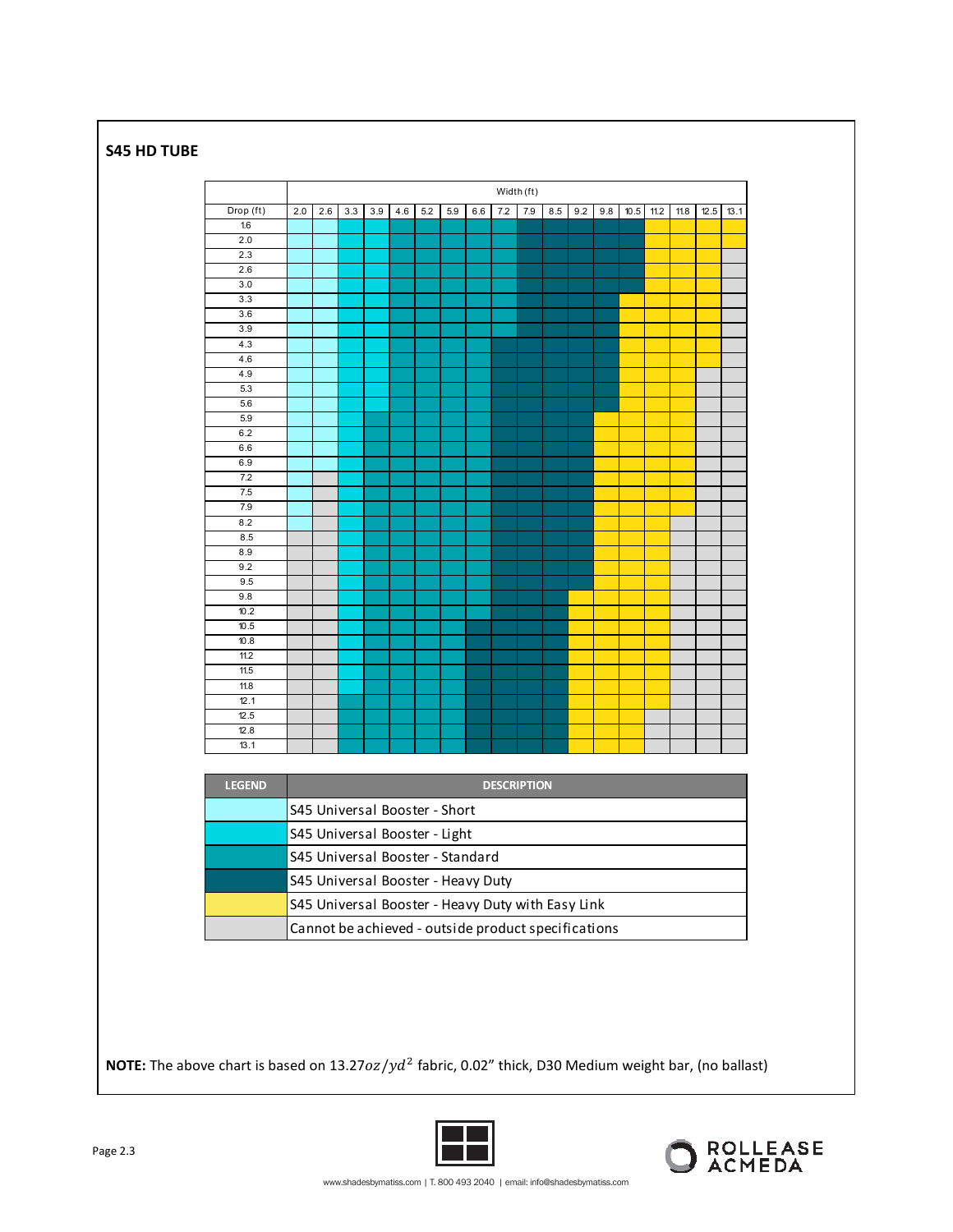## PART B – CASSETTE 90 CHAIN CONTROL CAPACITY

## **RB09 CHAINWINDER | S45 SYSTEM**

|           | Width (ft) |     |     |     |     |     |     |     |     |     |     |     |     |     |     |             |      |        |      |
|-----------|------------|-----|-----|-----|-----|-----|-----|-----|-----|-----|-----|-----|-----|-----|-----|-------------|------|--------|------|
| Drop (ft) | 0.7        | 1.3 | 2.0 | 2.6 | 3.3 | 3.9 | 4.6 | 5.2 | 5.9 | 6.6 | 7.2 | 7.9 | 8.5 | 9.2 | 9.8 | $10.5$ 11.2 | 11.8 | $12.5$ | 13.1 |
| 1.6       |            |     |     |     |     |     |     |     |     |     |     |     |     |     |     |             |      |        |      |
| 2.0       |            |     |     |     |     |     |     |     |     |     |     |     |     |     |     |             |      |        |      |
| 2.3       |            |     |     |     |     |     |     |     |     |     |     |     |     |     |     |             |      |        |      |
| 2.6       |            |     |     |     |     |     |     |     |     |     |     |     |     |     |     |             |      |        |      |
| 3.0       |            |     |     |     |     |     |     |     |     |     |     |     |     |     |     |             |      |        |      |
| 3.3       |            |     |     |     |     |     |     |     |     |     |     |     |     |     |     |             |      |        |      |
| 3.6       |            |     |     |     |     |     |     |     |     |     |     |     |     |     |     |             |      |        |      |
| 3.9       |            |     |     |     |     |     |     |     |     |     |     |     |     |     |     |             |      |        |      |
| 4.3       |            |     |     |     |     |     |     |     |     |     |     |     |     |     |     |             |      |        |      |
| 4.6       |            |     |     |     |     |     |     |     |     |     |     |     |     |     |     |             |      |        |      |
| 4.9       |            |     |     |     |     |     |     |     |     |     |     |     |     |     |     |             |      |        |      |
| 5.2       |            |     |     |     |     |     |     |     |     |     |     |     |     |     |     |             |      |        |      |
| 5.6       |            |     |     |     |     |     |     |     |     |     |     |     |     |     |     |             |      |        |      |
| 5.9       |            |     |     |     |     |     |     |     |     |     |     |     |     |     |     |             |      |        |      |
| 6.2       |            |     |     |     |     |     |     |     |     |     |     |     |     |     |     |             |      |        |      |
| 6.6       |            |     |     |     |     |     |     |     |     |     |     |     |     |     |     |             |      |        |      |
| 6.9       |            |     |     |     |     |     |     |     |     |     |     |     |     |     |     |             |      |        |      |
| 7.2       |            |     |     |     |     |     |     |     |     |     |     |     |     |     |     |             |      |        |      |
| 7.5       |            |     |     |     |     |     |     |     |     |     |     |     |     |     |     |             |      |        |      |
| 7.9       |            |     |     |     |     |     |     |     |     |     |     |     |     |     |     |             |      |        |      |
| 8.2       |            |     |     |     |     |     |     |     |     |     |     |     |     |     |     |             |      |        |      |
| 8.5       |            |     |     |     |     |     |     |     |     |     |     |     |     |     |     |             |      |        |      |
| 8.9       |            |     |     |     |     |     |     |     |     |     |     |     |     |     |     |             |      |        |      |
| 9.2       |            |     |     |     |     |     |     |     |     |     |     |     |     |     |     |             |      |        |      |
| 9.5       |            |     |     |     |     |     |     |     |     |     |     |     |     |     |     |             |      |        |      |
| 9.8       |            |     |     |     |     |     |     |     |     |     |     |     |     |     |     |             |      |        |      |
| 10.2      |            |     |     |     |     |     |     |     |     |     |     |     |     |     |     |             |      |        |      |
| 10.5      |            |     |     |     |     |     |     |     |     |     |     |     |     |     |     |             |      |        |      |
| 10.8      |            |     |     |     |     |     |     |     |     |     |     |     |     |     |     |             |      |        |      |
| 11.2      |            |     |     |     |     |     |     |     |     |     |     |     |     |     |     |             |      |        |      |
| 11.5      |            |     |     |     |     |     |     |     |     |     |     |     |     |     |     |             |      |        |      |
| 11.8      |            |     |     |     |     |     |     |     |     |     |     |     |     |     |     |             |      |        |      |
| 12.1      |            |     |     |     |     |     |     |     |     |     |     |     |     |     |     |             |      |        |      |
| 12.5      |            |     |     |     |     |     |     |     |     |     |     |     |     |     |     |             |      |        |      |
| 12.8      |            |     |     |     |     |     |     |     |     |     |     |     |     |     |     |             |      |        |      |
| 13.1      |            |     |     |     |     |     |     |     |     |     |     |     |     |     |     |             |      |        |      |

| <b>LEGEND</b> | <b>DESCRIPTION</b>                                  |
|---------------|-----------------------------------------------------|
|               | RB09   S45   All Tubes                              |
|               | RB09   S45   STD + HD Tubes                         |
|               | RB09   S45   HD Tube                                |
|               | S45 Easy-Link                                       |
|               | Cannot be achieved - outside product specifications |

**NOTE:** The above chart is based on 13.27oz/yd<sup>2</sup> fabric, 0.02" thick, D30 medium bottom rail, (no ballast)



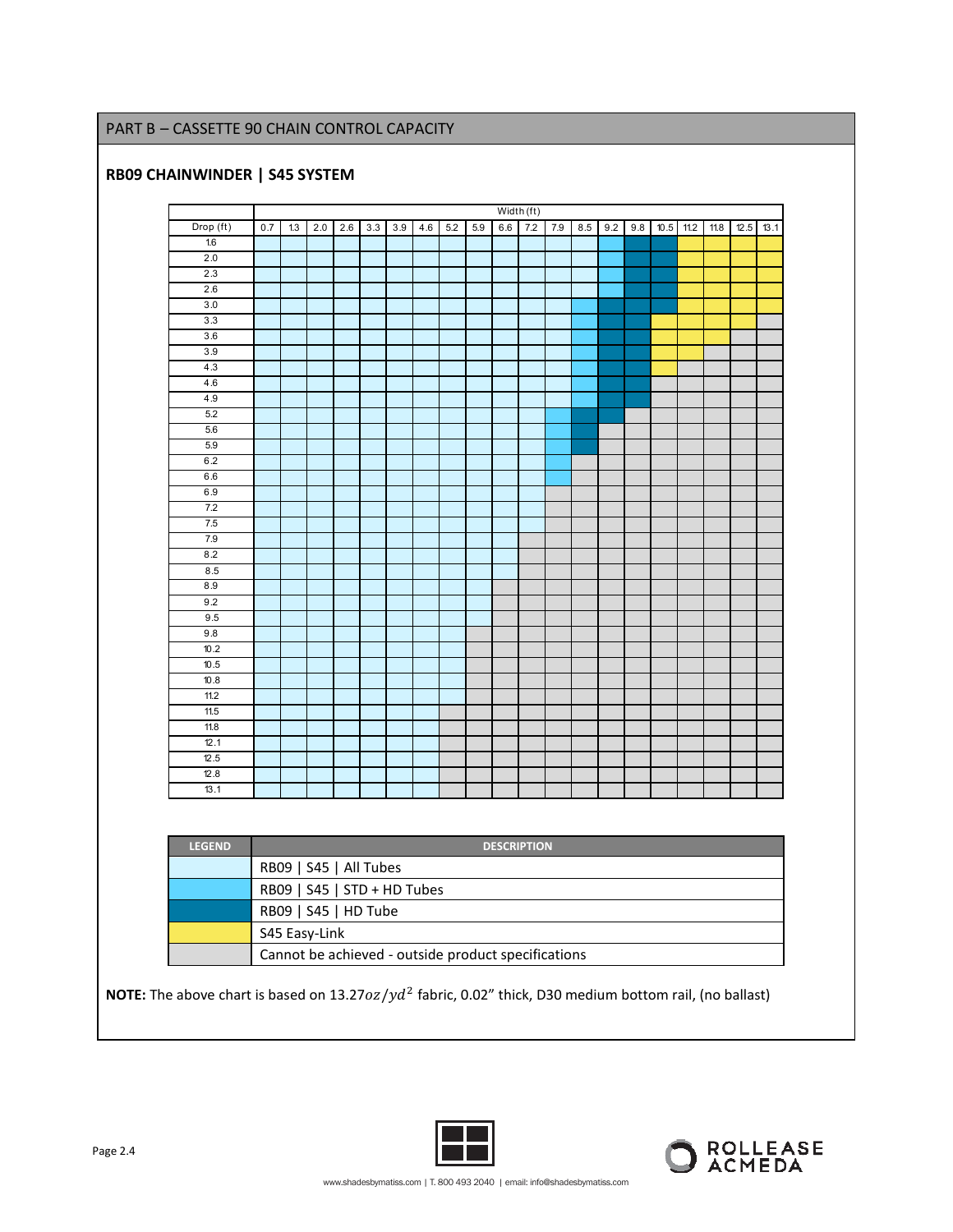## PART C – CASSETTE 90 CHAIN CONTROL + RETROFIT BOOSTER CAPACITY

## **RB09 CHAINWINDER | S45 LT TUBE**

|                  |                 | Width (ft) |     |     |     |     |     |     |     |     |     |     |     |     |     |     |      |      |      |      |      |
|------------------|-----------------|------------|-----|-----|-----|-----|-----|-----|-----|-----|-----|-----|-----|-----|-----|-----|------|------|------|------|------|
|                  | Wraps Drop (ft) | 0.7        | 1.3 | 2.0 | 2.6 | 3.3 | 3.9 | 4.6 | 5.2 | 5.9 | 6.6 | 7.2 | 7.9 | 8.5 | 9.2 | 9.8 | 10.5 | 11.2 | 11.8 | 12.5 | 13.1 |
| 4                | 1.6             |            |     |     |     |     |     |     |     |     |     |     |     |     |     |     |      |      |      |      |      |
| 4                | 2.0             |            |     |     |     |     |     |     |     |     |     |     |     |     |     |     |      |      |      |      |      |
| $\sqrt{5}$       | 2.3             |            |     |     |     |     |     |     |     |     |     |     |     |     |     |     |      |      |      |      |      |
| 6                | 2.6             |            |     |     |     |     |     |     |     |     |     |     |     |     |     |     |      |      |      |      |      |
| 6                | 3.0             |            |     |     |     |     |     |     |     |     |     |     |     |     |     |     |      |      |      |      |      |
| $\boldsymbol{7}$ | 3.3             |            |     |     |     |     |     |     |     |     |     |     |     |     |     |     |      |      |      |      |      |
| $\overline{7}$   | 3.6             |            |     |     |     |     |     |     |     |     |     |     |     |     |     |     |      |      |      |      |      |
| 8                | 3.9             |            |     |     |     |     |     |     |     |     |     |     |     |     |     |     |      |      |      |      |      |
| 9                | 4.3             |            |     |     |     |     |     |     |     |     |     |     |     |     |     |     |      |      |      |      |      |
| 9                | 4.6             |            |     |     |     |     |     |     |     |     |     |     |     |     |     |     |      |      |      |      |      |
| 10               | 4.9             |            |     |     |     |     |     |     |     |     |     |     |     |     |     |     |      |      |      |      |      |
| $10$             | 5.2             |            |     |     |     |     |     |     |     |     |     |     |     |     |     |     |      |      |      |      |      |
| 11               | 5.6             |            |     |     |     |     |     |     |     |     |     |     |     |     |     |     |      |      |      |      |      |
| 12               | 5.9             |            |     |     |     |     |     |     |     |     |     |     |     |     |     |     |      |      |      |      |      |
| 12               | 6.2             |            |     |     |     |     |     |     |     |     |     |     |     |     |     |     |      |      |      |      |      |
| 13               | 6.6             |            |     |     |     |     |     |     |     |     |     |     |     |     |     |     |      |      |      |      |      |
| 13               | 6.9             |            |     |     |     |     |     |     |     |     |     |     |     |     |     |     |      |      |      |      |      |
| 14               | 7.2             |            |     |     |     |     |     |     |     |     |     |     |     |     |     |     |      |      |      |      |      |
| 14               | 7.5             |            |     |     |     |     |     |     |     |     |     |     |     |     |     |     |      |      |      |      |      |
| 15               | 7.9             |            |     |     |     |     |     |     |     |     |     |     |     |     |     |     |      |      |      |      |      |
| 16               | 8.2             |            |     |     |     |     |     |     |     |     |     |     |     |     |     |     |      |      |      |      |      |
| 16               | 8.5             |            |     |     |     |     |     |     |     |     |     |     |     |     |     |     |      |      |      |      |      |
| $17\,$           | 8.9             |            |     |     |     |     |     |     |     |     |     |     |     |     |     |     |      |      |      |      |      |
| $17\,$           | 9.2             |            |     |     |     |     |     |     |     |     |     |     |     |     |     |     |      |      |      |      |      |
| 18               | 9.5             |            |     |     |     |     |     |     |     |     |     |     |     |     |     |     |      |      |      |      |      |
| 18               | 9.8             |            |     |     |     |     |     |     |     |     |     |     |     |     |     |     |      |      |      |      |      |
| 19               | 10.2            |            |     |     |     |     |     |     |     |     |     |     |     |     |     |     |      |      |      |      |      |
| 19               | 10.5            |            |     |     |     |     |     |     |     |     |     |     |     |     |     |     |      |      |      |      |      |
| 20               | 10.8            |            |     |     |     |     |     |     |     |     |     |     |     |     |     |     |      |      |      |      |      |
| 20               | 11.2            |            |     |     |     |     |     |     |     |     |     |     |     |     |     |     |      |      |      |      |      |
| 21               | 11.5            |            |     |     |     |     |     |     |     |     |     |     |     |     |     |     |      |      |      |      |      |
| 21               | 11.8            |            |     |     |     |     |     |     |     |     |     |     |     |     |     |     |      |      |      |      |      |
| 22               | 12.1            |            |     |     |     |     |     |     |     |     |     |     |     |     |     |     |      |      |      |      |      |
| 22               | 12.5            |            |     |     |     |     |     |     |     |     |     |     |     |     |     |     |      |      |      |      |      |
| 23               | 12.8            |            |     |     |     |     |     |     |     |     |     |     |     |     |     |     |      |      |      |      |      |
| 23               | 13.1            |            |     |     |     |     |     |     |     |     |     |     |     |     |     |     |      |      |      |      |      |

| <b>LEGEND</b> | <b>DESCRIPTION</b>                                            |
|---------------|---------------------------------------------------------------|
|               | RB09 Chainwinder + Standard Retrofit Booster                  |
|               | RB09 Chainwinder + Heavy Duty Retrofit Booster                |
|               | RB09 Chainwinder + Heavy Duty Retrofit Booster with Easy-Link |
|               | Cannot be achieved - outside product specifications           |

**NOTE:** The above chart is based on on 13.27oz/yd<sup>2</sup> fabric, 0.02" thick, Round bottom rail, (no ballast)

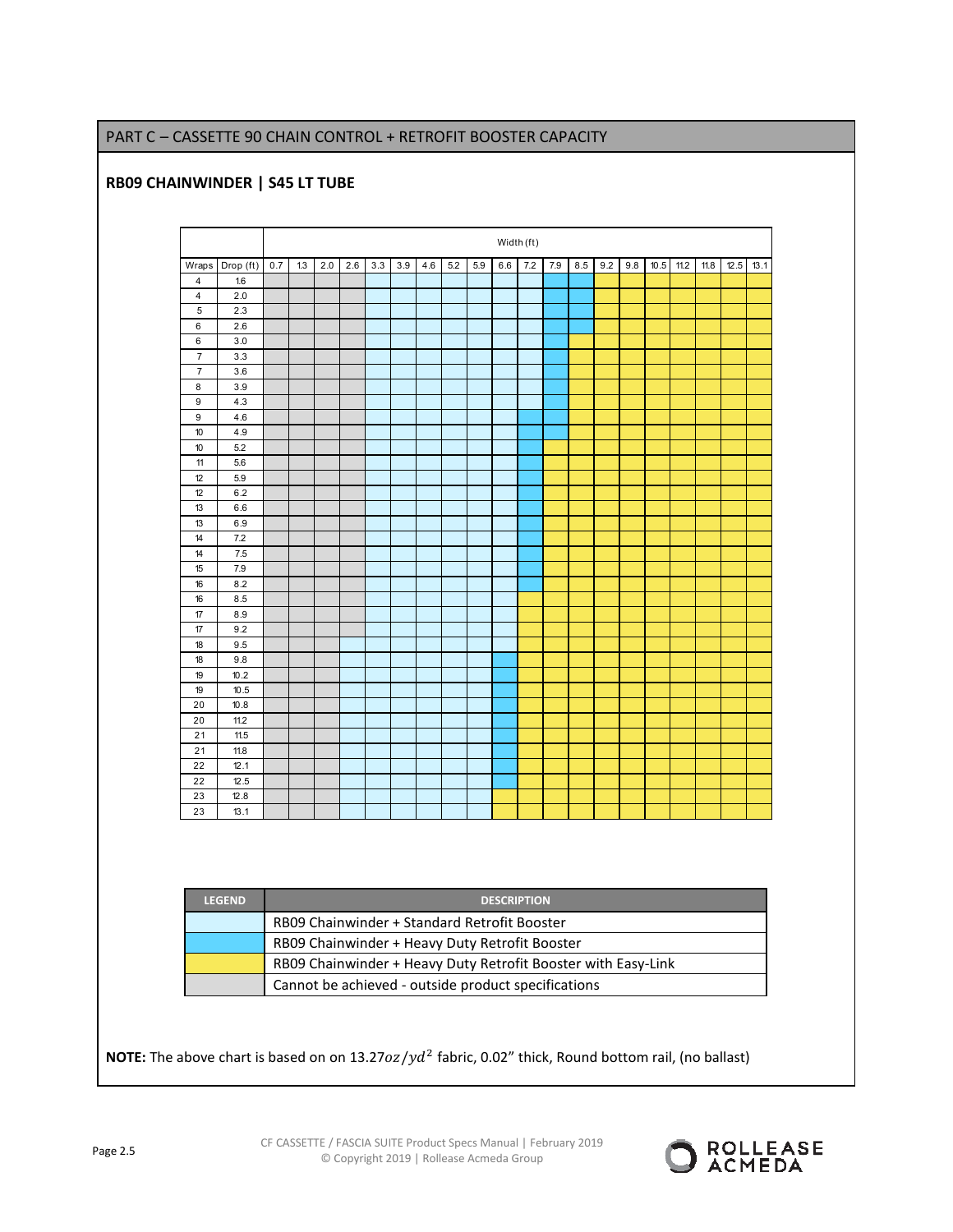## **RB09 CHAINWINDER | S45 STD TUBE**

|                         |                 | Width (ft) |     |     |     |     |     |     |     |     |     |     |         |         |     |         |      |        |      |      |      |
|-------------------------|-----------------|------------|-----|-----|-----|-----|-----|-----|-----|-----|-----|-----|---------|---------|-----|---------|------|--------|------|------|------|
|                         | Wraps Drop (ft) | 0.7        | 1.3 | 2.0 | 2.6 | 3.3 | 3.9 | 4.6 | 5.2 | 5.9 | 6.6 | 7.2 | $7.9\,$ | $8.5\,$ | 9.2 | $9.8\,$ | 10.5 | $11.2$ | 11.8 | 12.5 | 13.1 |
| $\overline{\mathbf{4}}$ | 1.6             |            |     |     |     |     |     |     |     |     |     |     |         |         |     |         |      |        |      |      |      |
| $\overline{4}$          | 2.0             |            |     |     |     |     |     |     |     |     |     |     |         |         |     |         |      |        |      |      |      |
| $\,$ 5 $\,$             | 2.3             |            |     |     |     |     |     |     |     |     |     |     |         |         |     |         |      |        |      |      |      |
| 6                       | 2.6             |            |     |     |     |     |     |     |     |     |     |     |         |         |     |         |      |        |      |      |      |
| 6                       | 3.0             |            |     |     |     |     |     |     |     |     |     |     |         |         |     |         |      |        |      |      |      |
| $\overline{7}$          | 3.3             |            |     |     |     |     |     |     |     |     |     |     |         |         |     |         |      |        |      |      |      |
| $\overline{7}$          | 3.6             |            |     |     |     |     |     |     |     |     |     |     |         |         |     |         |      |        |      |      |      |
| 8                       | 3.9             |            |     |     |     |     |     |     |     |     |     |     |         |         |     |         |      |        |      |      |      |
| 9                       | 4.3             |            |     |     |     |     |     |     |     |     |     |     |         |         |     |         |      |        |      |      |      |
| $\boldsymbol{9}$        | 4.6             |            |     |     |     |     |     |     |     |     |     |     |         |         |     |         |      |        |      |      |      |
| $10$                    | 4.9             |            |     |     |     |     |     |     |     |     |     |     |         |         |     |         |      |        |      |      |      |
| 10                      | 5.2             |            |     |     |     |     |     |     |     |     |     |     |         |         |     |         |      |        |      |      |      |
| 11                      | 5.6             |            |     |     |     |     |     |     |     |     |     |     |         |         |     |         |      |        |      |      |      |
| 12                      | 5.9             |            |     |     |     |     |     |     |     |     |     |     |         |         |     |         |      |        |      |      |      |
| 12                      | 6.2             |            |     |     |     |     |     |     |     |     |     |     |         |         |     |         |      |        |      |      |      |
| 13                      | 6.6             |            |     |     |     |     |     |     |     |     |     |     |         |         |     |         |      |        |      |      |      |
| 13                      | 6.9             |            |     |     |     |     |     |     |     |     |     |     |         |         |     |         |      |        |      |      |      |
| 14                      | 7.2             |            |     |     |     |     |     |     |     |     |     |     |         |         |     |         |      |        |      |      |      |
| 14                      | 7.5             |            |     |     |     |     |     |     |     |     |     |     |         |         |     |         |      |        |      |      |      |
| 15                      | 7.9             |            |     |     |     |     |     |     |     |     |     |     |         |         |     |         |      |        |      |      |      |
| 16                      | 8.2             |            |     |     |     |     |     |     |     |     |     |     |         |         |     |         |      |        |      |      |      |
| $16\,$                  | 8.5             |            |     |     |     |     |     |     |     |     |     |     |         |         |     |         |      |        |      |      |      |
| 17                      | 8.9             |            |     |     |     |     |     |     |     |     |     |     |         |         |     |         |      |        |      |      |      |
| 17                      | 9.2             |            |     |     |     |     |     |     |     |     |     |     |         |         |     |         |      |        |      |      |      |
| 18                      | 9.5             |            |     |     |     |     |     |     |     |     |     |     |         |         |     |         |      |        |      |      |      |
| 18                      | 9.8             |            |     |     |     |     |     |     |     |     |     |     |         |         |     |         |      |        |      |      |      |
| 19                      | 10.2            |            |     |     |     |     |     |     |     |     |     |     |         |         |     |         |      |        |      |      |      |
| 19                      | $10.5$          |            |     |     |     |     |     |     |     |     |     |     |         |         |     |         |      |        |      |      |      |
| 20                      | 10.8            |            |     |     |     |     |     |     |     |     |     |     |         |         |     |         |      |        |      |      |      |
| 20                      | 11.2            |            |     |     |     |     |     |     |     |     |     |     |         |         |     |         |      |        |      |      |      |
| 21                      | 11.5            |            |     |     |     |     |     |     |     |     |     |     |         |         |     |         |      |        |      |      |      |
| 21                      | 11.8            |            |     |     |     |     |     |     |     |     |     |     |         |         |     |         |      |        |      |      |      |
| 22                      | 12.1            |            |     |     |     |     |     |     |     |     |     |     |         |         |     |         |      |        |      |      |      |
| 22                      | 12.5            |            |     |     |     |     |     |     |     |     |     |     |         |         |     |         |      |        |      |      |      |
| 23                      | 12.8            |            |     |     |     |     |     |     |     |     |     |     |         |         |     |         |      |        |      |      |      |
| 23                      | 13.1            |            |     |     |     |     |     |     |     |     |     |     |         |         |     |         |      |        |      |      |      |

| <b>LEGEND</b> | <b>DESCRIPTION</b>                                            |
|---------------|---------------------------------------------------------------|
|               | RB09 Chainwinder + Standard Retrofit Booster                  |
|               | RB09 Chainwinder + Heavy Duty Retrofit Booster                |
|               | RB09 Chainwinder + Heavy Duty Retrofit Booster with Easy-Link |
|               | Cannot be achieved - outside product specifications           |

NOTE: The above chart is based on 13.27oz/yd<sup>2</sup> fabric, 0.02" thick, Round bottom rail, (no ballast)



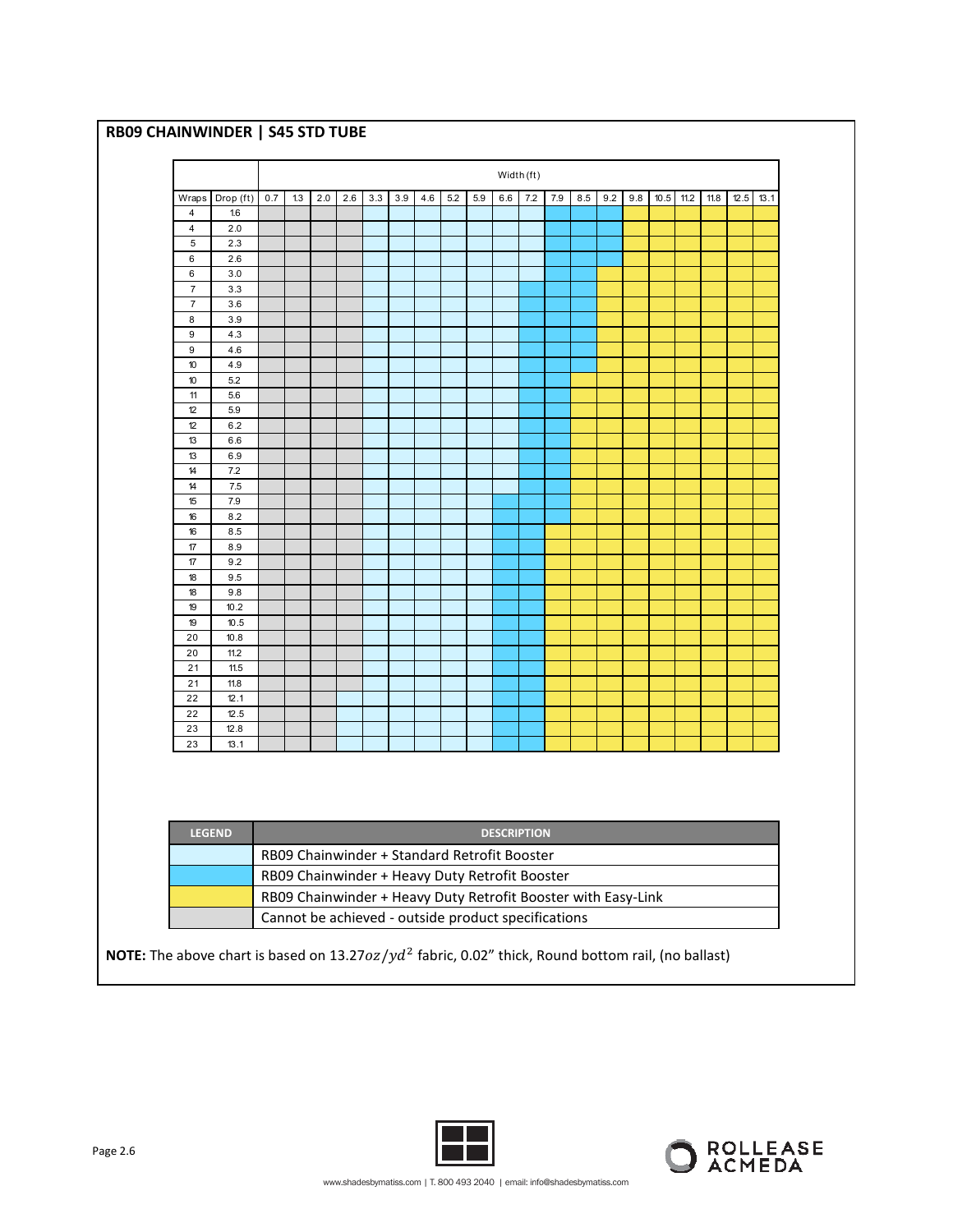## **RB09 CHAINWINDER | S45 HD TUBE**

|                  |                 | Width (ft) |     |     |     |     |     |     |     |     |     |         |     |     |     |     |        |      |      |      |      |
|------------------|-----------------|------------|-----|-----|-----|-----|-----|-----|-----|-----|-----|---------|-----|-----|-----|-----|--------|------|------|------|------|
|                  | Wraps Drop (ft) | $0.7\,$    | 1.3 | 2.0 | 2.6 | 3.3 | 3.9 | 4.6 | 5.2 | 5.9 | 6.6 | $7.2\,$ | 7.9 | 8.5 | 9.2 | 9.8 | $10.5$ | 11.2 | 11.8 | 12.5 | 13.1 |
| $\mathsf 3$      | $1.6\,$         |            |     |     |     |     |     |     |     |     |     |         |     |     |     |     |        |      |      |      |      |
| 4                | 2.0             |            |     |     |     |     |     |     |     |     |     |         |     |     |     |     |        |      |      |      |      |
| 4                | 2.3             |            |     |     |     |     |     |     |     |     |     |         |     |     |     |     |        |      |      |      |      |
| 5                | 2.6             |            |     |     |     |     |     |     |     |     |     |         |     |     |     |     |        |      |      |      |      |
| 6                | 3.0             |            |     |     |     |     |     |     |     |     |     |         |     |     |     |     |        |      |      |      |      |
| $\,6\,$          | 3.3             |            |     |     |     |     |     |     |     |     |     |         |     |     |     |     |        |      |      |      |      |
| $\overline{7}$   | 3.6             |            |     |     |     |     |     |     |     |     |     |         |     |     |     |     |        |      |      |      |      |
| $\overline{7}$   | 3.9             |            |     |     |     |     |     |     |     |     |     |         |     |     |     |     |        |      |      |      |      |
| 8                | 4.3             |            |     |     |     |     |     |     |     |     |     |         |     |     |     |     |        |      |      |      |      |
| $\bf 8$          | 4.6             |            |     |     |     |     |     |     |     |     |     |         |     |     |     |     |        |      |      |      |      |
| $\boldsymbol{9}$ | 4.9             |            |     |     |     |     |     |     |     |     |     |         |     |     |     |     |        |      |      |      |      |
| $10$             | 5.2             |            |     |     |     |     |     |     |     |     |     |         |     |     |     |     |        |      |      |      |      |
| 10               | 5.6             |            |     |     |     |     |     |     |     |     |     |         |     |     |     |     |        |      |      |      |      |
| 11               | 5.9             |            |     |     |     |     |     |     |     |     |     |         |     |     |     |     |        |      |      |      |      |
| 11               | 6.2             |            |     |     |     |     |     |     |     |     |     |         |     |     |     |     |        |      |      |      |      |
| 12               | 6.6             |            |     |     |     |     |     |     |     |     |     |         |     |     |     |     |        |      |      |      |      |
| $12\,$           | 6.9             |            |     |     |     |     |     |     |     |     |     |         |     |     |     |     |        |      |      |      |      |
| 13               | 7.2             |            |     |     |     |     |     |     |     |     |     |         |     |     |     |     |        |      |      |      |      |
| 13               | 7.5             |            |     |     |     |     |     |     |     |     |     |         |     |     |     |     |        |      |      |      |      |
| 14               | 7.9             |            |     |     |     |     |     |     |     |     |     |         |     |     |     |     |        |      |      |      |      |
| 14               | 8.2             |            |     |     |     |     |     |     |     |     |     |         |     |     |     |     |        |      |      |      |      |
| 15               | 8.5             |            |     |     |     |     |     |     |     |     |     |         |     |     |     |     |        |      |      |      |      |
| 15               | 8.9             |            |     |     |     |     |     |     |     |     |     |         |     |     |     |     |        |      |      |      |      |
| 16               | 9.2             |            |     |     |     |     |     |     |     |     |     |         |     |     |     |     |        |      |      |      |      |
| 16               | 9.5             |            |     |     |     |     |     |     |     |     |     |         |     |     |     |     |        |      |      |      |      |
| 17               | 9.8             |            |     |     |     |     |     |     |     |     |     |         |     |     |     |     |        |      |      |      |      |
| 17               | 10.2            |            |     |     |     |     |     |     |     |     |     |         |     |     |     |     |        |      |      |      |      |
| 18               | 10.5            |            |     |     |     |     |     |     |     |     |     |         |     |     |     |     |        |      |      |      |      |
| 18               | 10.8            |            |     |     |     |     |     |     |     |     |     |         |     |     |     |     |        |      |      |      |      |
| 19               | 11.2            |            |     |     |     |     |     |     |     |     |     |         |     |     |     |     |        |      |      |      |      |
| 19               | 11.5            |            |     |     |     |     |     |     |     |     |     |         |     |     |     |     |        |      |      |      |      |
| 20               | 11.8            |            |     |     |     |     |     |     |     |     |     |         |     |     |     |     |        |      |      |      |      |
| 20               | 12.1            |            |     |     |     |     |     |     |     |     |     |         |     |     |     |     |        |      |      |      |      |
| 21               | 12.5            |            |     |     |     |     |     |     |     |     |     |         |     |     |     |     |        |      |      |      |      |
| 21               | 12.8            |            |     |     |     |     |     |     |     |     |     |         |     |     |     |     |        |      |      |      |      |
| 21               | 13.1            |            |     |     |     |     |     |     |     |     |     |         |     |     |     |     |        |      |      |      |      |

| <b>LEGEND</b> | <b>DESCRIPTION</b>                                            |  |
|---------------|---------------------------------------------------------------|--|
|               | RB09 Chainwinder + Standard Retrofit Booster                  |  |
|               | RB09 Chainwinder + Heavy Duty Retrofit Booster                |  |
|               | RB09 Chainwinder + Heavy Duty Retrofit Booster with Easy-Link |  |
|               | Cannot be achieved - outside product specifications           |  |

**NOTE:** The above chart is based on 13.27oz/yd<sup>2</sup> fabric, 0.02" thick, Round bottom rail, (no ballast)



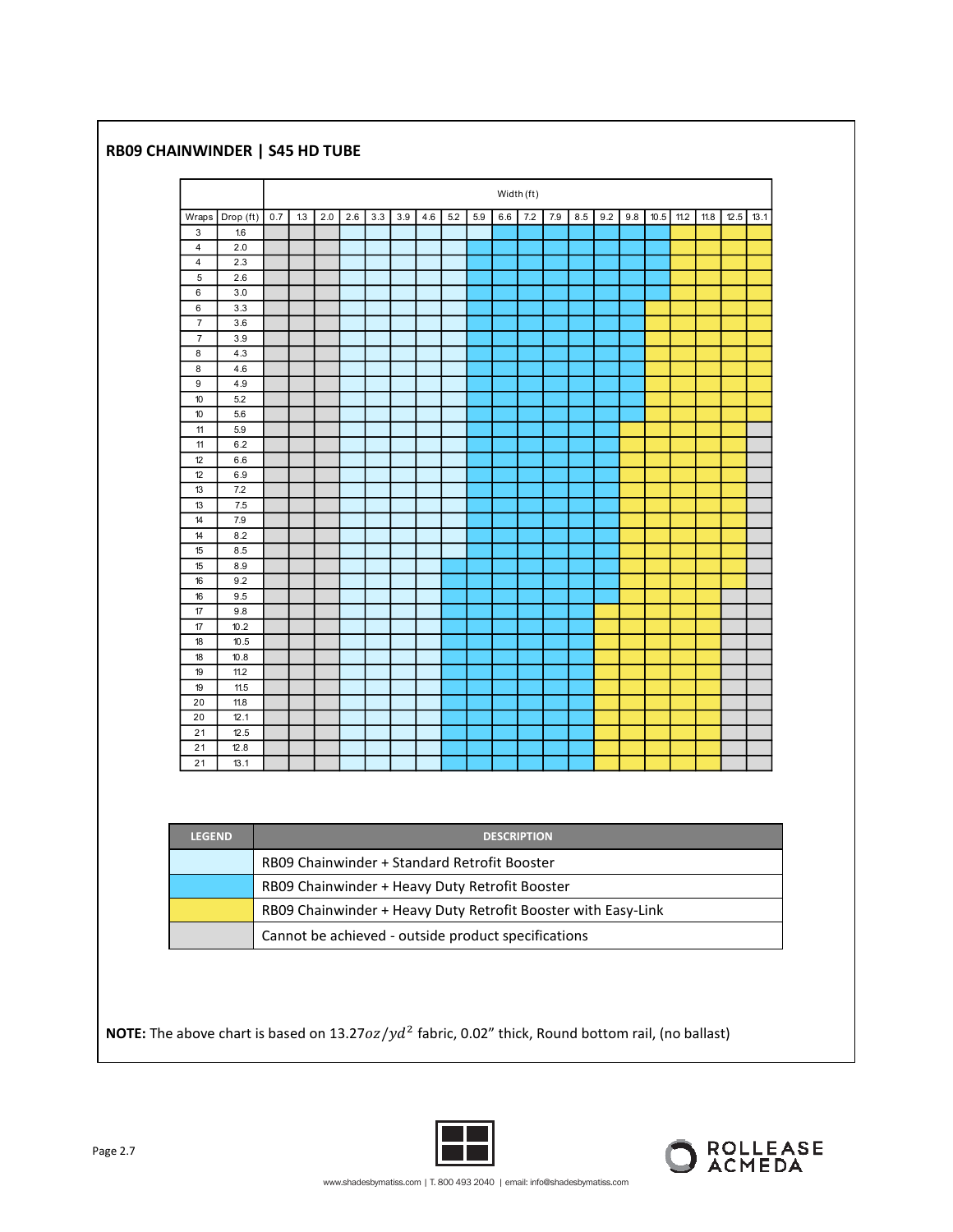## **SECTION 3** – TEST SUMMARY

TEST – CYCLE

|                                        | <b>TEST DESCRIPTION: 1 CASSETTE 90 CHAIN GUIDE</b> | <b>TEST REPORT NUMBER:</b>                  | TR-2015021 |
|----------------------------------------|----------------------------------------------------|---------------------------------------------|------------|
| <b>CYCLES PASSED:</b>                  | 10.000                                             | <b>TORQUE: I</b>                            | N/A        |
| <b>BRACKET</b><br><b>INSTALLATION:</b> | Direct Mount                                       | WIRE / SIDE GUIDE  <br><b>INSTALLATION:</b> | N/A        |

## TEST – PRODUCT EVALUATION (FABRICATION, INSTALLATION, OPERATIONAL)

| <b>TEST DESCRIPTION:</b>               | CASSETTE 90 CF90 Edge | <b>PRODUCT LOCATION:</b>                  | R&T                                |
|----------------------------------------|-----------------------|-------------------------------------------|------------------------------------|
| <b>SHADE WIDTH (mm):  </b>             | 1200                  | <b>SHADE DROP (mm):</b>                   | 1500                               |
| <b>CONTROL:</b>                        | <b>Chain Control</b>  | <b>FABRIC:</b>                            | Balmoral – Blockout 11.5oz/ $yd^2$ |
| <b>BRACKET</b><br><b>INSTALLATION:</b> | Direct Mount          | WIRE / SIDE GUIDE<br><b>INSTALLATION:</b> | CF90 Edge                          |



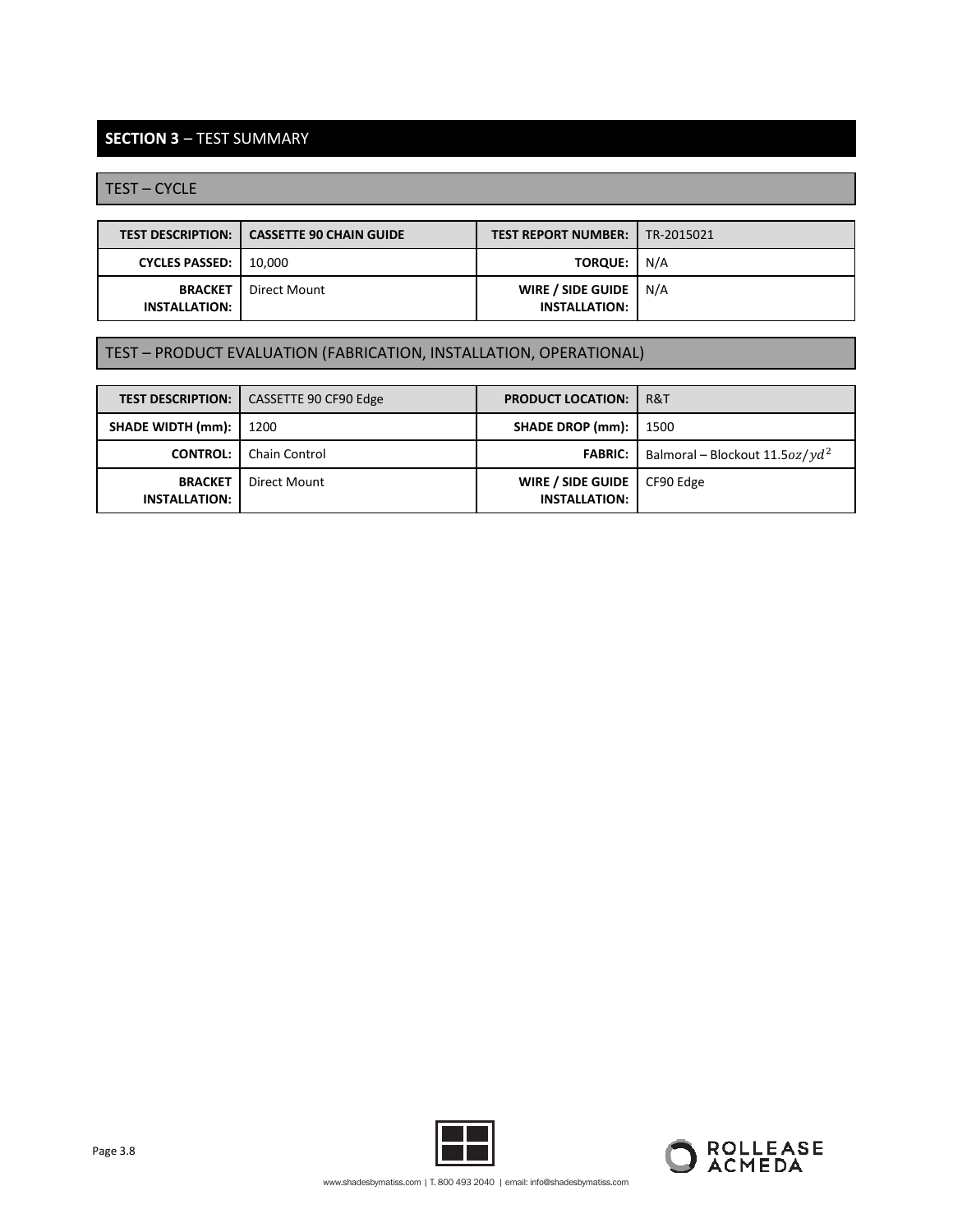## **SECTION 4** – MATERIAL SPECIFICATIONS

| <b>PART NUMBER</b> | <b>PRODUCT</b>                                               | <b>MATERIAL</b> | <b>METAL FINISHES</b>                       |
|--------------------|--------------------------------------------------------------|-----------------|---------------------------------------------|
| RC02-0101-XXX090   | CASSETTE 90 END PLATE SET + SCREWS                           | POM/STEEL       | Z/P (SCREW)                                 |
| RC01-0101-XXX480   | <b>CASSETTE 90 BACK</b>                                      | ALUMINUM        | ANODIZED 15um MIN DEPTH<br>P/COAT MAX 0.1mm |
| RC02-0102-XXX090   | CASSETTE 90 ROUND END COVER SET                              | ABS+PC          | N/A                                         |
| RC01-0102-XXX480   | <b>CASSETTE 90 ROUND COVER</b>                               | ALUMINUM        | ANODIZED 15µm MIN DEPTH<br>P/COAT MAX 0.1mm |
| RC02-0201-XXX090   | CASSETTE 90 ROUND CHAIN GUIDE SET                            | ABS+PU          | N/A                                         |
| RC02-0202-XXX090   | CASSETTE 90 SQUARE CHAIN GUIDE SET                           | ABS+PU          | N/A                                         |
| RC02-0103-XXX090   | CASSETTE 90 SQUARE END COVER SET                             | ABS+PC          | N/A                                         |
| RC01-0103-XXX480   | <b>CASSETTE 90 SQUARE COVER</b>                              | ALUMINUM        | ANODIZED 15µm MIN DEPTH<br>P/COAT MAX 0.1mm |
| RC91-1002-XXX000   | CF90 EDGE SIDE GUIDE FUNNEL & SCREW<br><b>SET</b>            | POM + STEEL     | N/A                                         |
| RC91-0302-XXX000   | <b>CASSETTE SIDE GUIDE EAR</b>                               | POM             | N/A                                         |
| RB91-1232-XXX580   | <b>D30 SILENT BOTTOM RAIL</b>                                | <b>ALUMINUM</b> | ANODIZED 15µm MIN DEPTH<br>P/COAT MAX 0.1mm |
| RB91-2131-XXX002   | D30 BOTTOM RAIL END CAPS                                     | POM             | N/A                                         |
| RC91-1001-XXX000   | <b>BOTTOM CAP + SCREWS</b>                                   | POM + STEEL     | N/A                                         |
| RC91-0101-XXX580   | CF90 EDGE SIDE GUIDE - 2 PIECE SET                           | <b>ALUMINUM</b> | ANODIZED 15µm MIN DEPTH<br>P/COAT MAX 0.1mm |
| RC91-0302-XXX000   | <b>CASSETTE SIDE GUIDE EAR</b>                               | POM             | N/A                                         |
| RC91-0201-XXX000   | CF90 EDGE SIDE GUIDE LOCK                                    | POM             | N/A                                         |
| RC03-1001-XXX090   | CASSETTE 90 MOUNTING BRACKET/TOP<br><b>FIX/CEILING MOUNT</b> | <b>STEEL</b>    | Z/P                                         |
| AW91-1501-XXX000   | <b>FABRIC BRUSH T-SLOT FIT</b>                               | PP              | N/A                                         |
| RC03-1002-XXX090   | CASSETTE 90 MOUNTING BRACKET/FACE<br>FIX/WALL MOUNT          | <b>STEEL</b>    | ANODIZED 15µm MIN DEPTH<br>P/COAT MAX 0.1mm |
| RC03-0101-XXX040   | FASCIA 90 BRACKET - 40MM                                     | <b>ALUMINUM</b> | ANODIZED 15µm MIN DEPTH<br>P/COAT MAX 0.1mm |



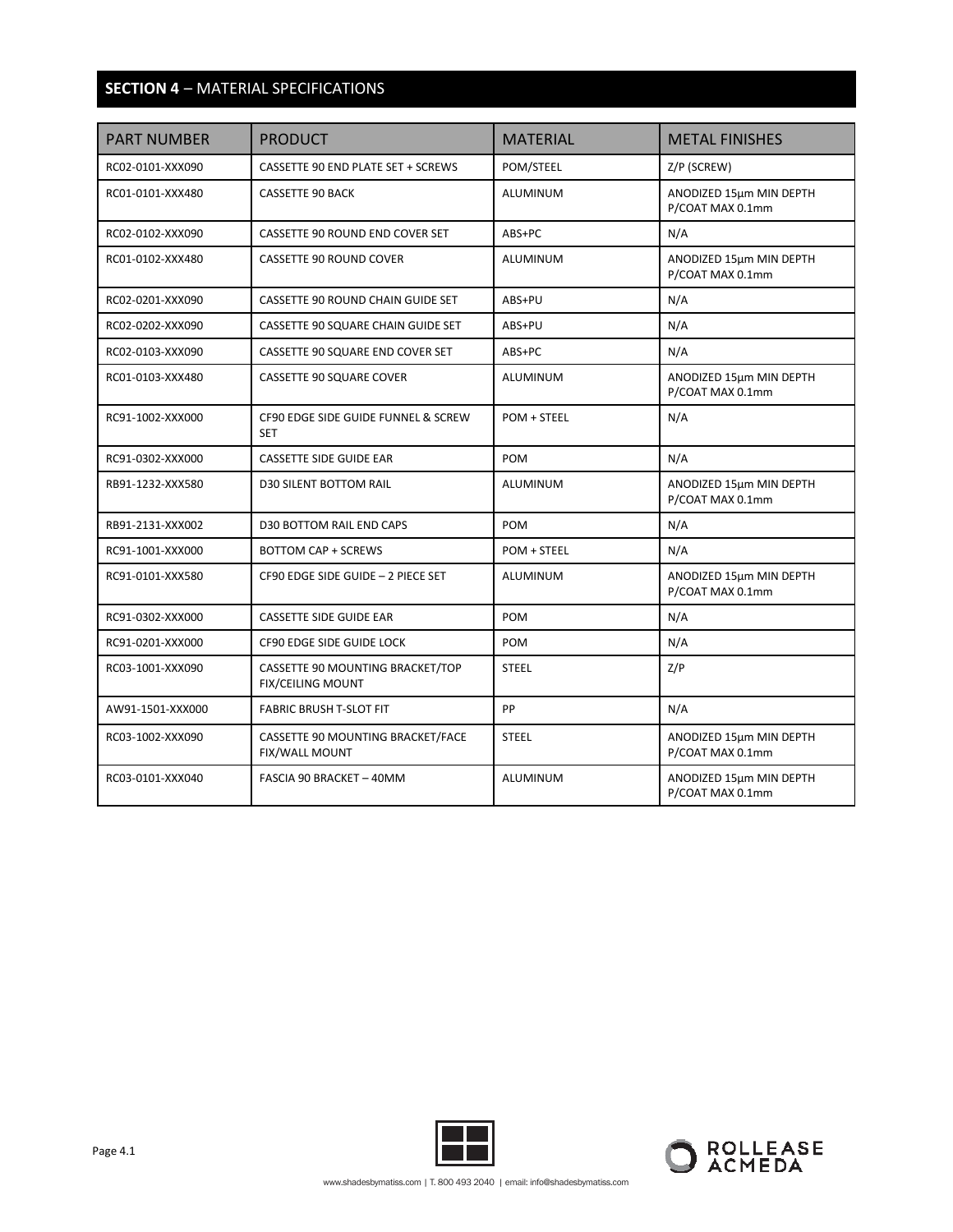## **SECTION 5** – WARRANTY

Rollease Acmeda provides a 5 year hardware warranty against defects to the original purchaser (the fabricator/manufacturer).

The hardware warranty is not to be transferred to the end consumer.

The hardware warranty is limited to the repair or resupply of defective hardware components to the fabricator/manufacturer only.

The hardware warranty is applicable to normal use.

The hardware warranty will not apply where the defect arises due to incorrect assembly and installation.

Retailers are obliged to supply consumers with their own warranty, if required, at the point of purchase.



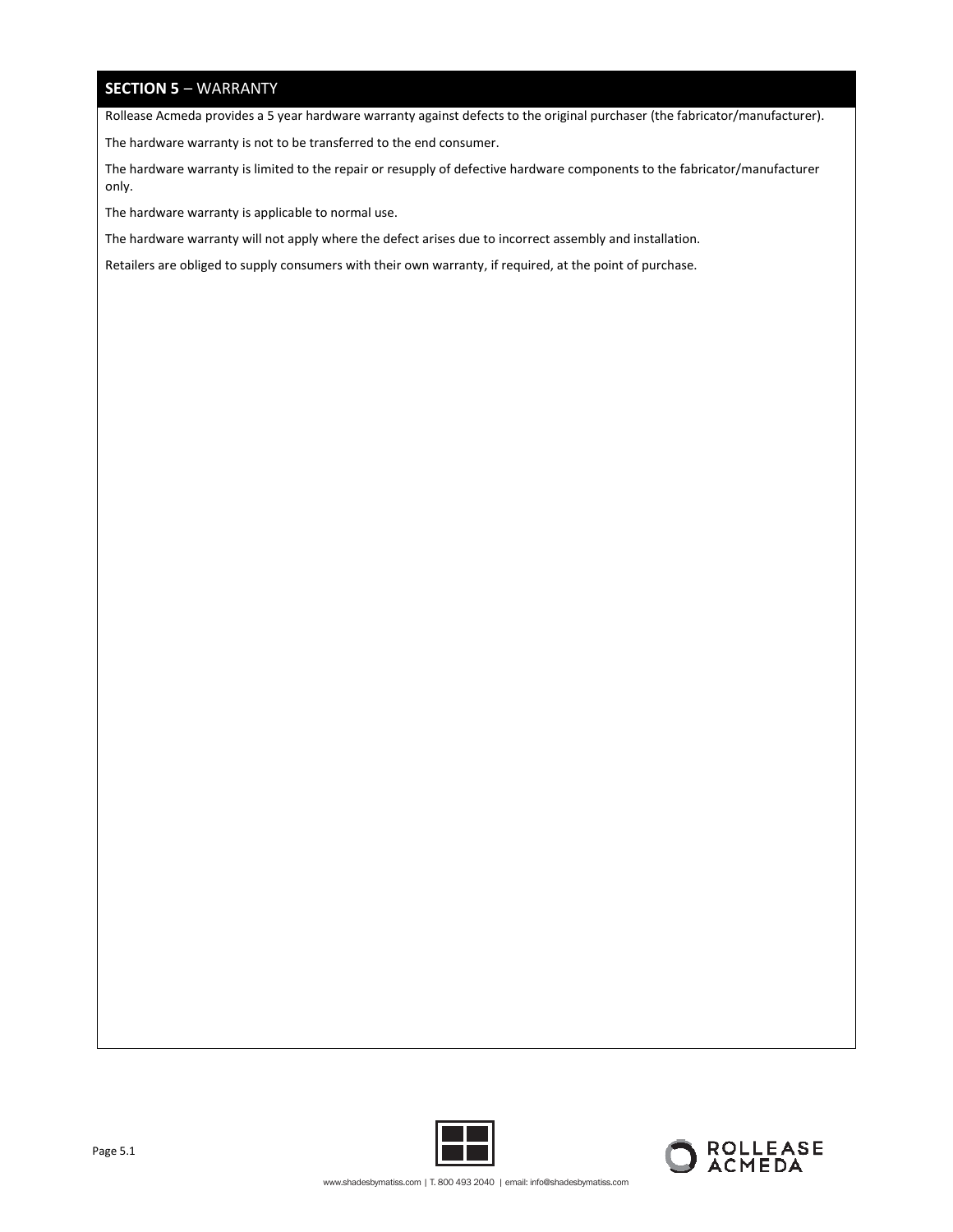## **SECTION 6** – SPECIFICATION IMAGES

Please contact Rollease Acmeda: marketing@rolleaseacmeda.com to request electronic copies of the file listed below.

#### PART A – SHADE DEDUCTIONS







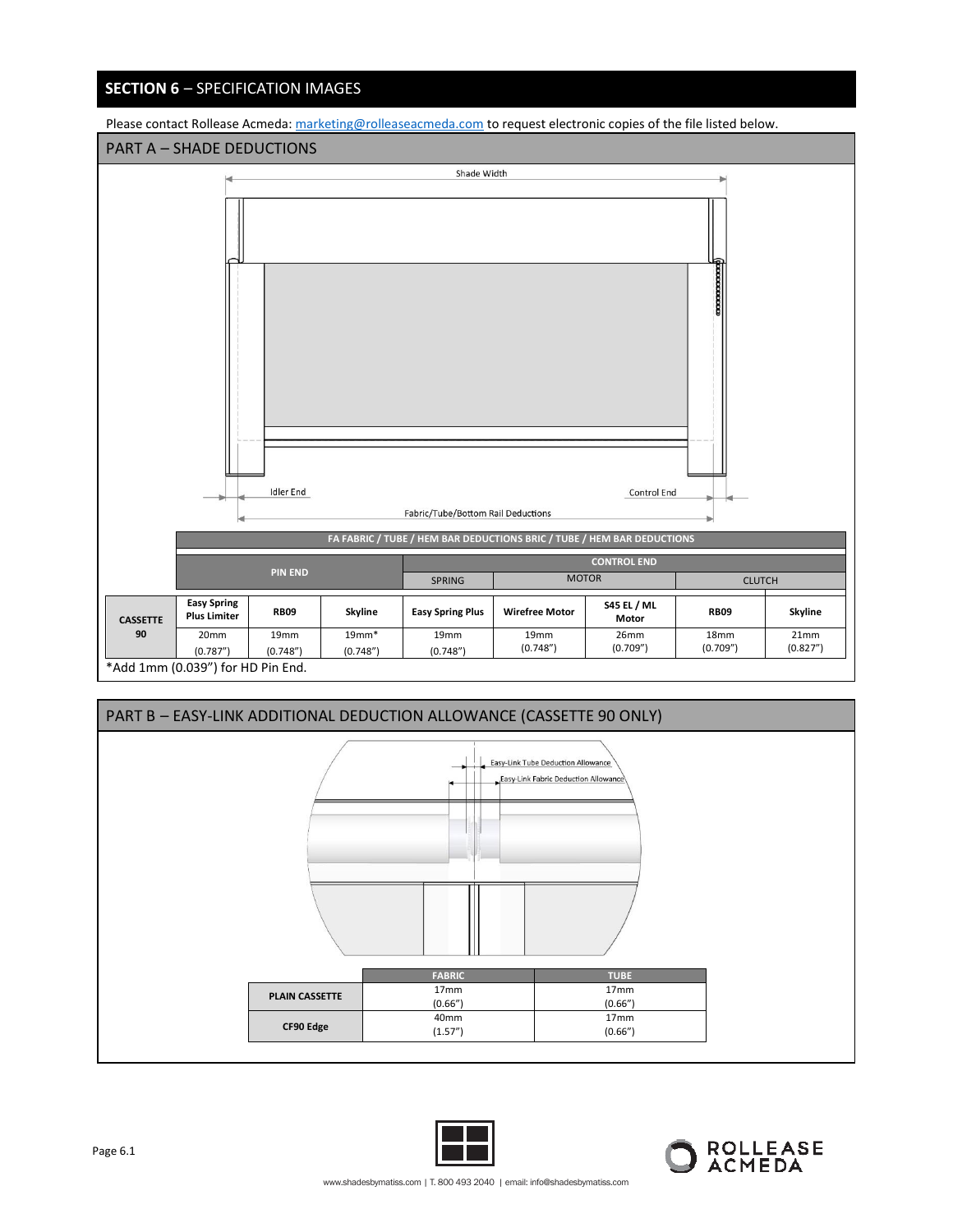## PART C – MAXIMUM ROLL DIAMETERS

## **Cassette 90**







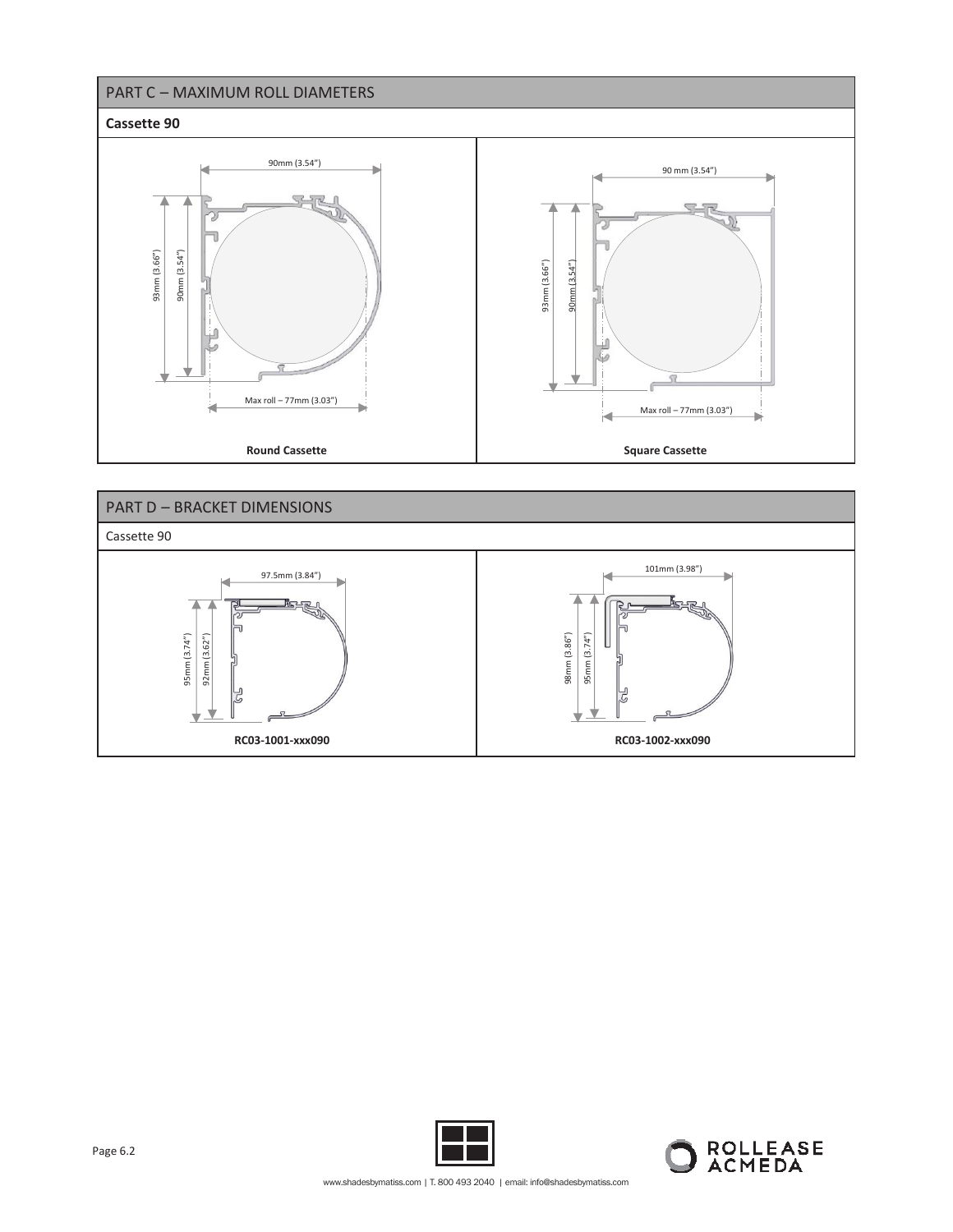



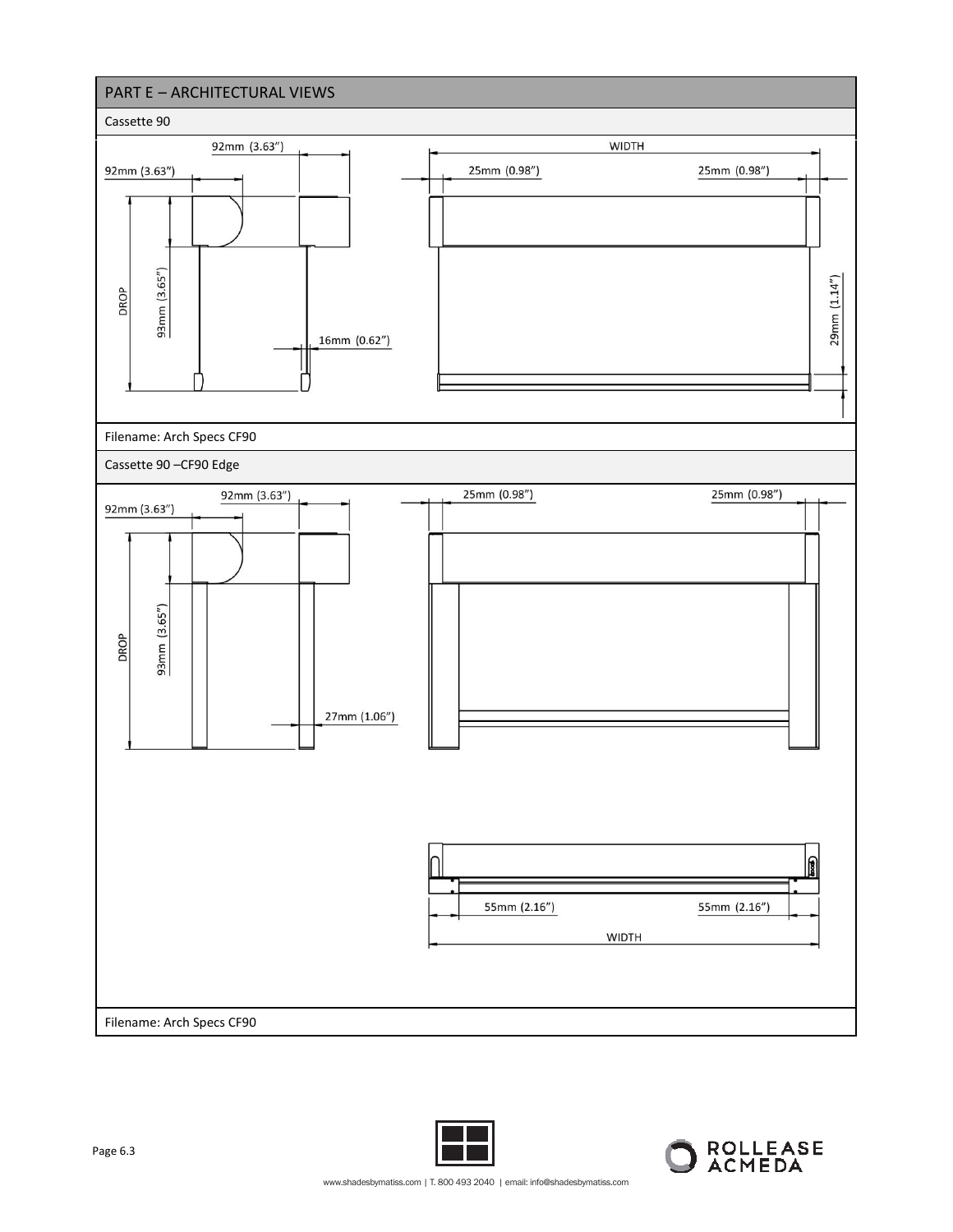## **SECTION 7** - PRODUCT IMAGERY





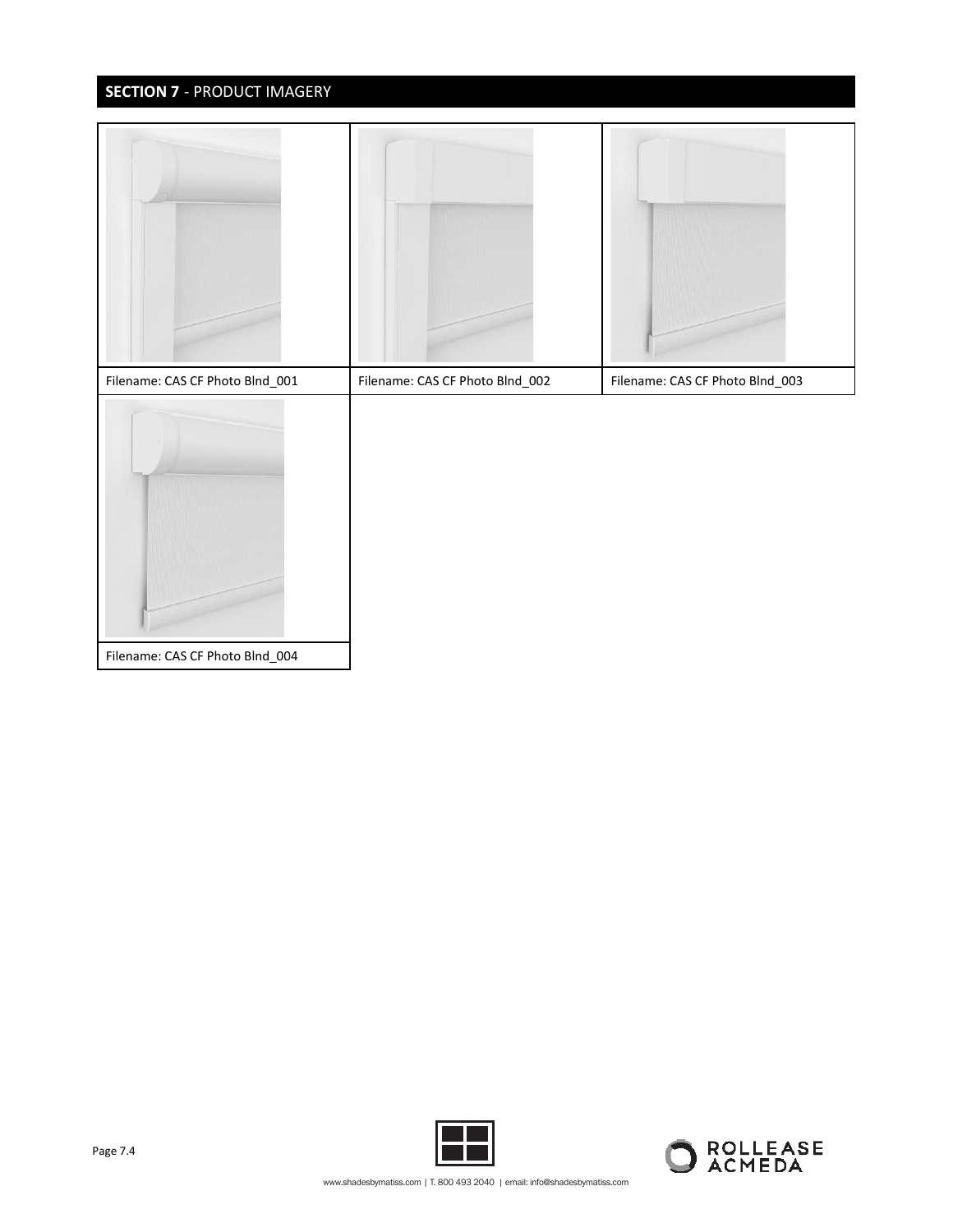## **SECTION 8** – MEASURE & SPECIFY

#### MEASURE & SPECIFY GUIDELINES

In order to assist with providing seamless communication between the Specifier, Assembler and Installer Rollease Acmeda provide some guidelines to assist with measuring and specifying the Cassette Roller System in order to:

- Identify key information for Assembler and Installer
- Improve efficiency
- Limit the number of re-calls / adjustment required onsite after installation

The suggested 'Actual Shade Sizes' are based on:

● Minimum clearances to assist installers

(some installers may request greater clearances for some application, e.g. installing onto brick)

#### MEASURING TIPS

#### **TIP 1: CHECK TOP OF INSTALLATION SPACE IS LEVEL**

If Top of Installation Space is uneven, ensure 'Top Width' measurement and all 'Drop' measurements are taken from 'Lowest Top Point' (dotted line indicated below)

LOWEST TOP POINT



#### **TIP 2: FOR SHADE INSTALLATIONS, TAKE NOTE OF MEASUREMENTS BELOW -**

Installation Width at Top, Bottom (and Center for CF90 Edge installations only)



Installation drop at Left and Right.



For best installation and operation results, it is favorable for the measurements to be within:

- 5mm (0.197") of each other for CF90 Edge Installations.
- 15mm of each (0.591") other for plain cassette/fascia installations.



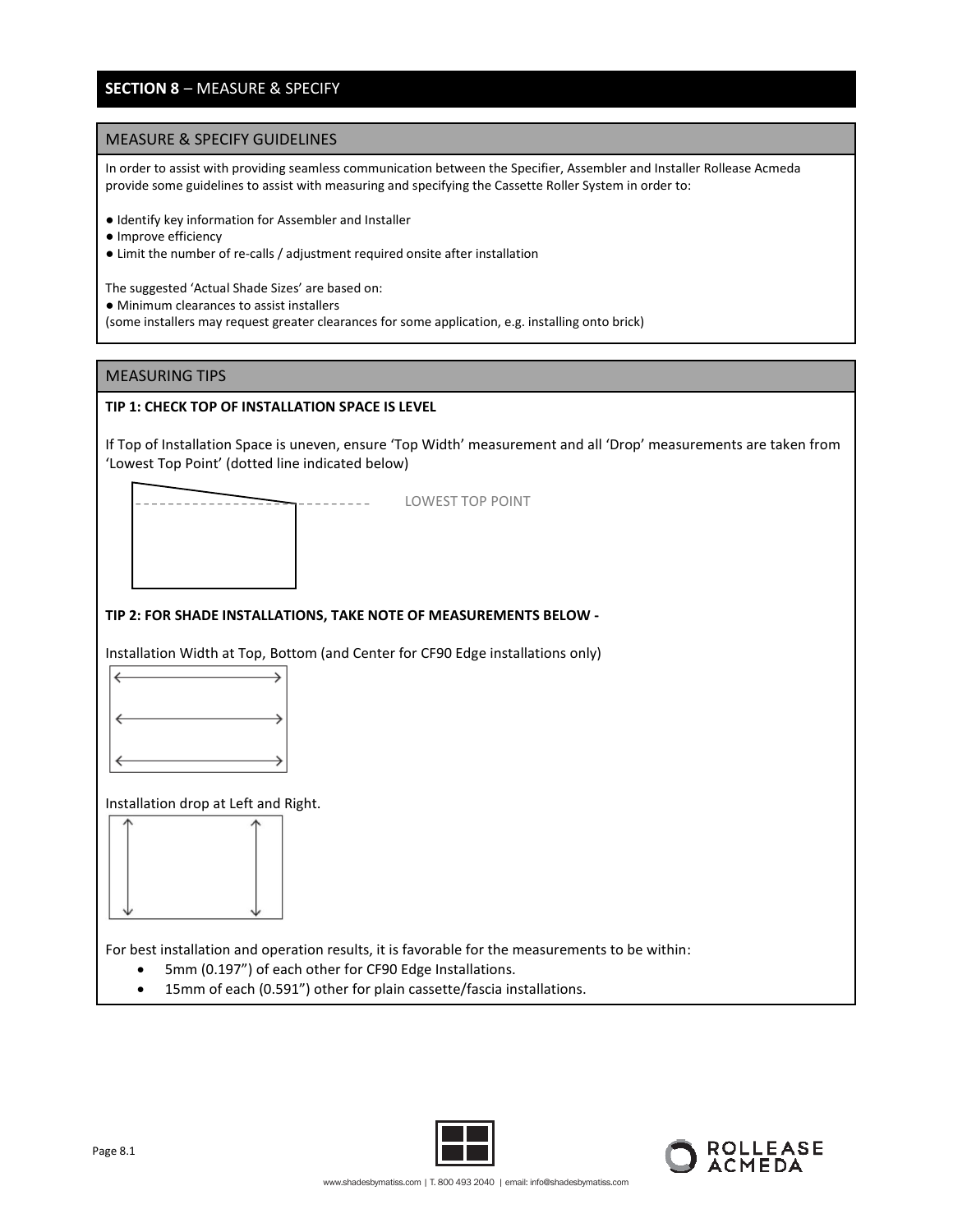



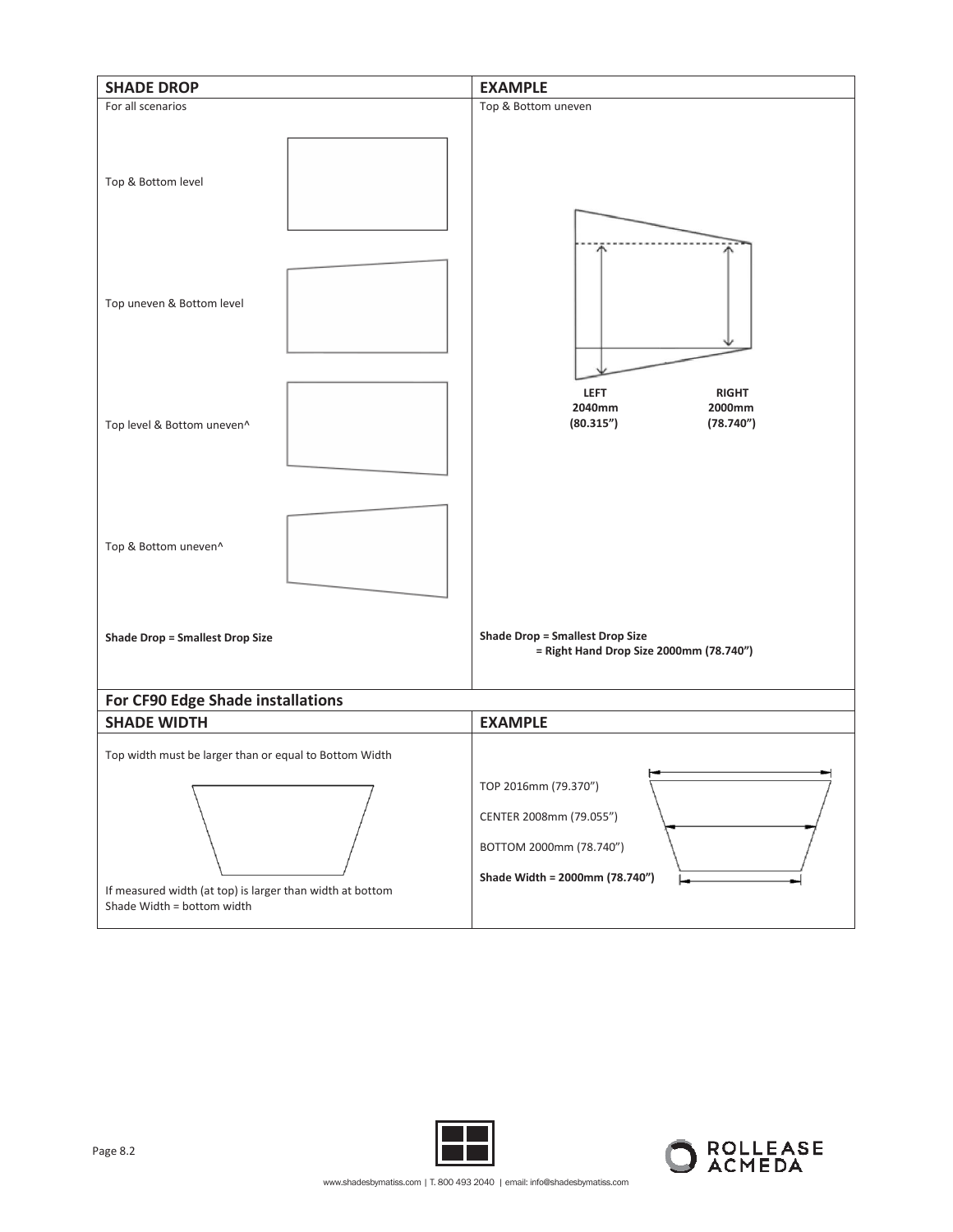| <b>CUSTOMER DETAILS</b> |  |  |  |  |  |
|-------------------------|--|--|--|--|--|
| Customer's Name:        |  |  |  |  |  |
| Job Number:             |  |  |  |  |  |



## **ACTUAL SHADE SIZE** SHADE WIDTH (") SHADE HEIGHT (")

| <b>INSTALLATION DETAILS</b>                |  |  |  |  |  |
|--------------------------------------------|--|--|--|--|--|
| Number of Shades?                          |  |  |  |  |  |
| Wall / Ceiling Mount?                      |  |  |  |  |  |
| Building surface system is being fixed to? |  |  |  |  |  |
| Do any window trims need attention?        |  |  |  |  |  |